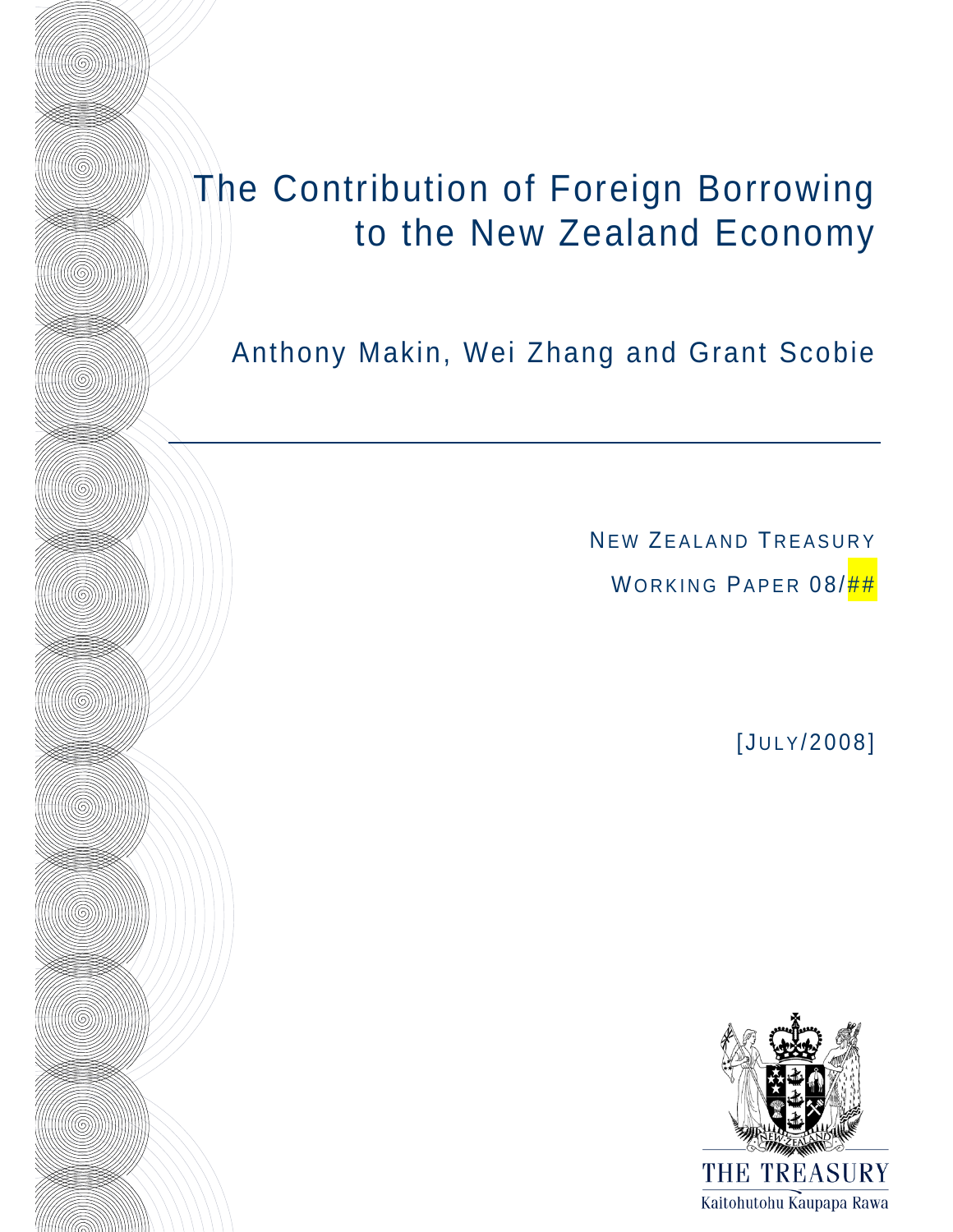| <b>NZ TREASURY</b><br>WORKING PAPER<br>08/ <del>##</del> | The Contribution of Foreign Borrowing to the New Zealand<br>Economy                                                 |                                                                                                                                                                                            |  |  |
|----------------------------------------------------------|---------------------------------------------------------------------------------------------------------------------|--------------------------------------------------------------------------------------------------------------------------------------------------------------------------------------------|--|--|
| MONTH/YEAR                                               | [July 2008]                                                                                                         |                                                                                                                                                                                            |  |  |
| <b>AUTHORS</b>                                           | Anthony Makin<br>Professor of Economics<br>Griffith University,<br>Australia<br>Email<br>Telephone<br>Fax           | Gold Coast Campus, QLD 4222<br>T.Makin@griffith.edu.au<br>+61 7 555-27084<br>+61 7 555-28068                                                                                               |  |  |
|                                                          | Wei Zhang<br>Motu<br>PO Box 24-390<br>Wellington<br>New Zealand<br>Email<br>Telephone<br>Fax                        | wei.zhang@motu.org.nz<br>+64 4 939-4250<br>+ 64 4 939-4251                                                                                                                                 |  |  |
|                                                          | <b>Grant M Scobie</b><br>The Treasury<br>PO Box 3724<br>Wellington 6140<br>New Zealand<br>Email<br>Telephone<br>Fax | grant.scobie@treasury.govt.nz<br>+64 4 471-5005<br>+64 4 473-1151                                                                                                                          |  |  |
| <b>A C K N O W L E D G E M E N T S</b>                   |                                                                                                                     | The authors are grateful for comments and helpful suggestions on<br>an earlier draft by Bob Buckle, Muge Adelet, David Fielding,<br>Andrew Coleman and participants in a Treasury seminar. |  |  |
| <b>NZ TREASURY</b>                                       | New Zealand Treasury<br>PO Box 3724<br>Wellington 6008<br><b>NEW ZEALAND</b><br>Email<br>Telephone<br>Website       | information@treasury.govt.nz<br>64-4-472 2733<br>www.treasury.govt.nz                                                                                                                      |  |  |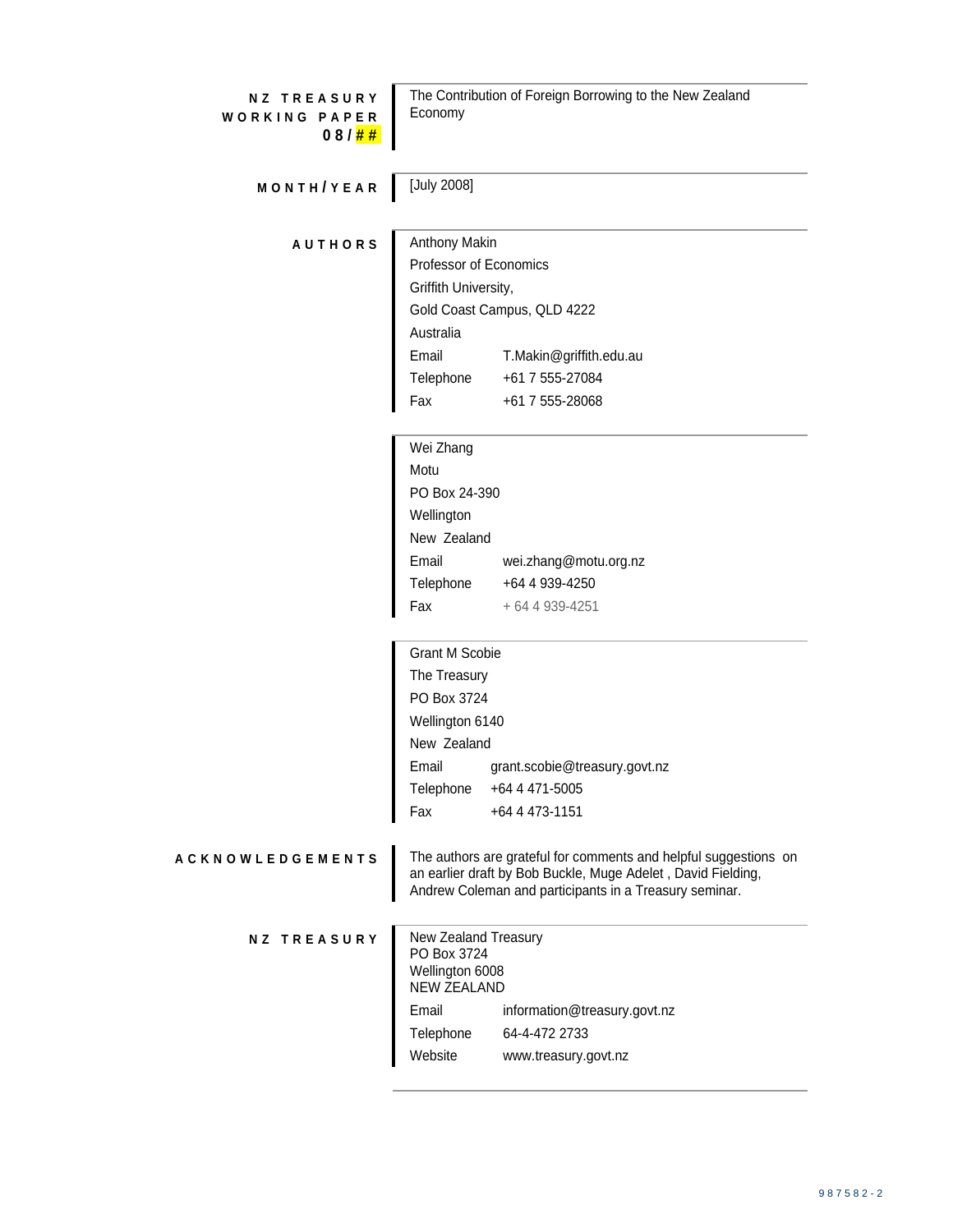**DISCLAIMER** The views, opinions, findings, and conclusions or recommendations expressed in this Working Paper are strictly those of the author(s). They do not necessarily reflect the views of the New Zealand Treasury. The Treasury takes no responsibility for any errors or omissions in, or for the correctness of, the information contained in these working papers. The paper is presented not as policy, but with a view to inform and stimulate wider debate.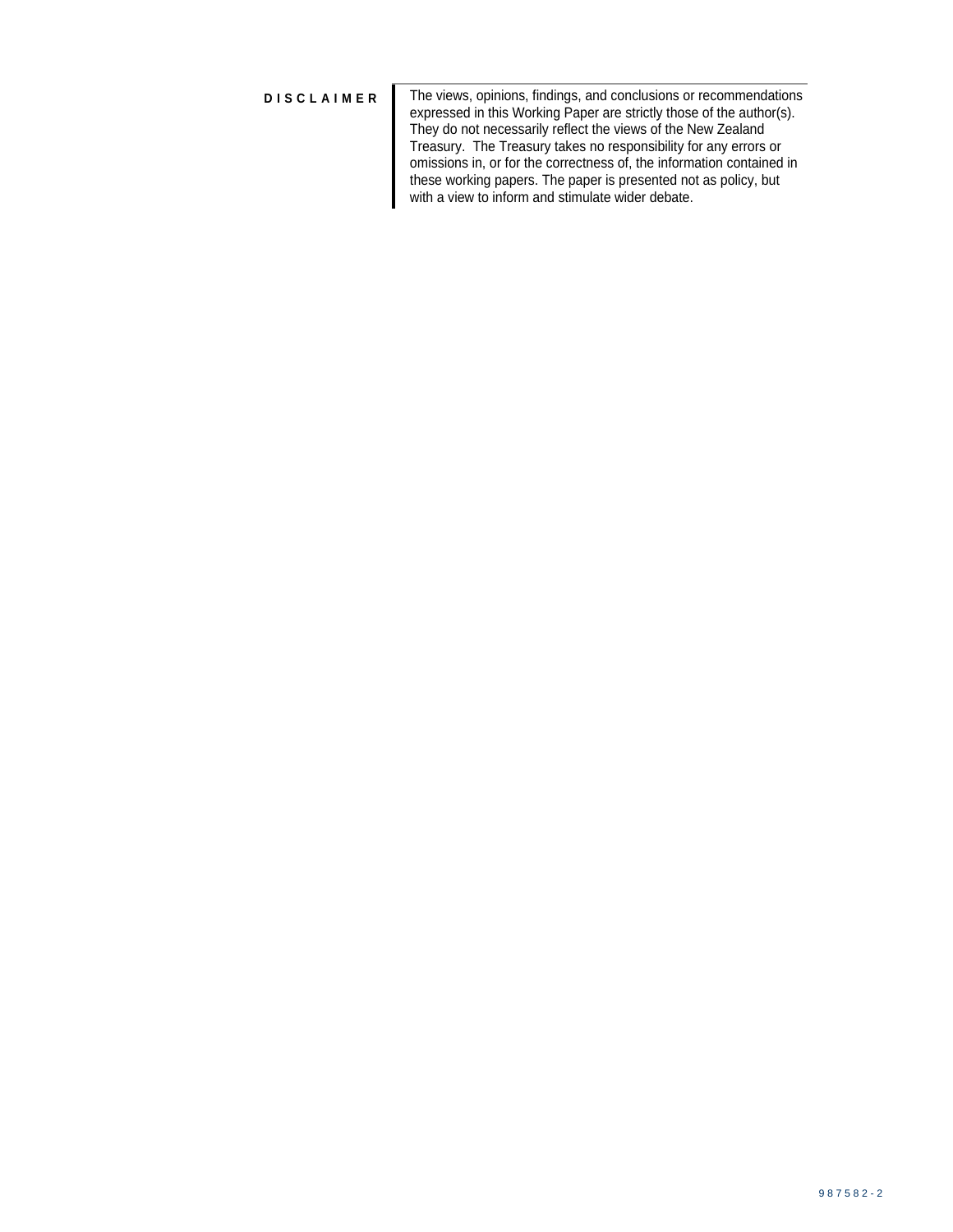## Abstract

New Zealand's unrelenting current account deficits, its trade performance and high external debt level remain central to ongoing economic policy debates. However, what has been overlooked in the discussion of New Zealand's economic relations with its trading partners is the positive contribution that foreign capital inflow makes to the nation's economic development. International trade in saving between New Zealand and the rest of the world has potentially contributed more to its economic growth than international trade in goods and services.

This paper views New Zealand's current account deficits as symptomatic of an economic growth process in which the rate of the economy's capital accumulation exceeds its domestic saving rate. Expansion of the domestic capital stock attributable to foreign saving leads to higher national output and national income per head, net of the servicing cost of foreign capital.

We first present a framework for understanding how foreign capital inflow generates national income gains, and then provide evidence of the magnitude of these gains. New Zealand's national income is found to have grown significantly due to the contribution of foreign capital inflow over recent decades. We then construct a stylised national balance sheet that includes New Zealand's assets and foreign liabilities. This places the stock of foreign debt in proper context and reveals that after accounting for net foreign investment, national wealth gains have also been significant.

A necessary condition for long run sustainability of a country's external position is that the foreign savings are invested productively and generate a return at least equal to the cost of acquiring those funds. However, fulfilling this necessary condition is not automatically sufficient to ensure sustainability. We recognise there can be legitimate concerns about an "excessive" level of foreign debt. The paper does not address the broader concern over the sustainability of the current account deficit or the management of risk of precipitous adjustment. Its focus is on the necessary condition that New Zealand must have a net increase in its real income after meeting the costs of borrowing for the foreign capital inflows to be justified. Whether those inflows are at a sustainable level in the long run is a separate matter, and a critical concern for economic policy.

### **JEL CLASSIFICATION** F30 International Finance

**KEYWORDS** Foreign borrowing; national income; current account deficit; national wealth; New Zealand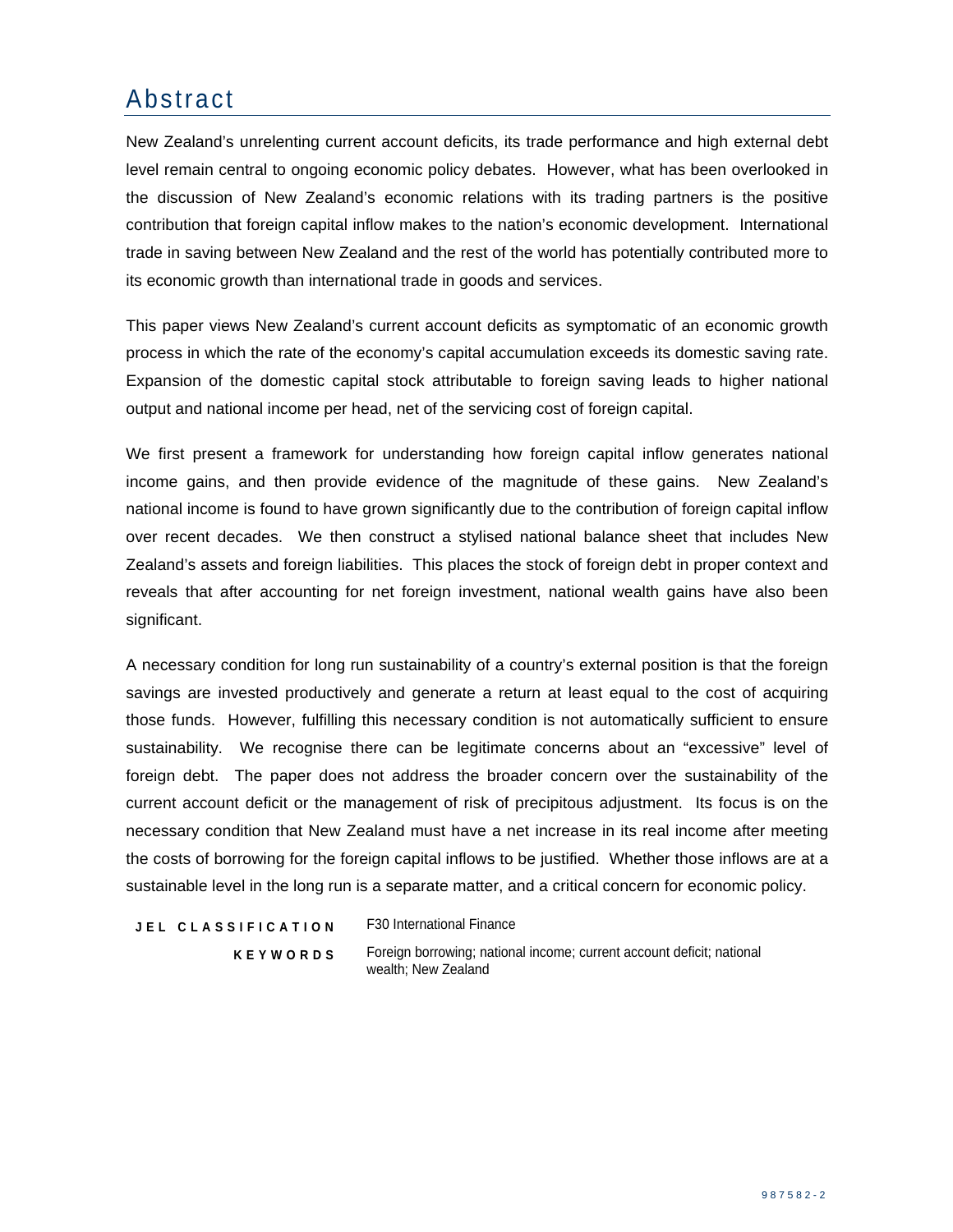## Table of Contents

| $\mathbf 1$             |                                                                 |  |
|-------------------------|-----------------------------------------------------------------|--|
| $\mathbf{2}$            |                                                                 |  |
| $\mathbf{3}$            | Foreign capital and national income: theoretical foundations  8 |  |
| $\overline{\mathbf{4}}$ | Estimating income gains: A growth accounting approach 11        |  |
| 5                       |                                                                 |  |
| 6                       |                                                                 |  |
|                         |                                                                 |  |
|                         |                                                                 |  |

## List of Tables

| Table 6 – New Zealand: National assets, liabilities and wealth (in \$NZbillion at 1995-96 prices) 18 |  |
|------------------------------------------------------------------------------------------------------|--|
|                                                                                                      |  |

## List of Figures

| Figure 1 – Gross national saving as a share of GDP: New Zealand, OECD and Australia 5                 |  |
|-------------------------------------------------------------------------------------------------------|--|
| Figure 2 – Gross Investment as a share of GDP: New Zealand, OECD and Australia5                       |  |
|                                                                                                       |  |
| Figure 4 – Gross national saving, net national saving and depreciation as a percentage of New Zealand |  |
|                                                                                                       |  |
|                                                                                                       |  |
| Figure 6 - Total assets and net wealth: \$NZbillion in 1995-96 constant prices 19                     |  |
| Figure 7 - National wealth per worker: \$NZbillion in 1995-96 constant prices19                       |  |
| Figure 8 - National wealth per head: \$NZbillion in 1995-96 constant prices 19                        |  |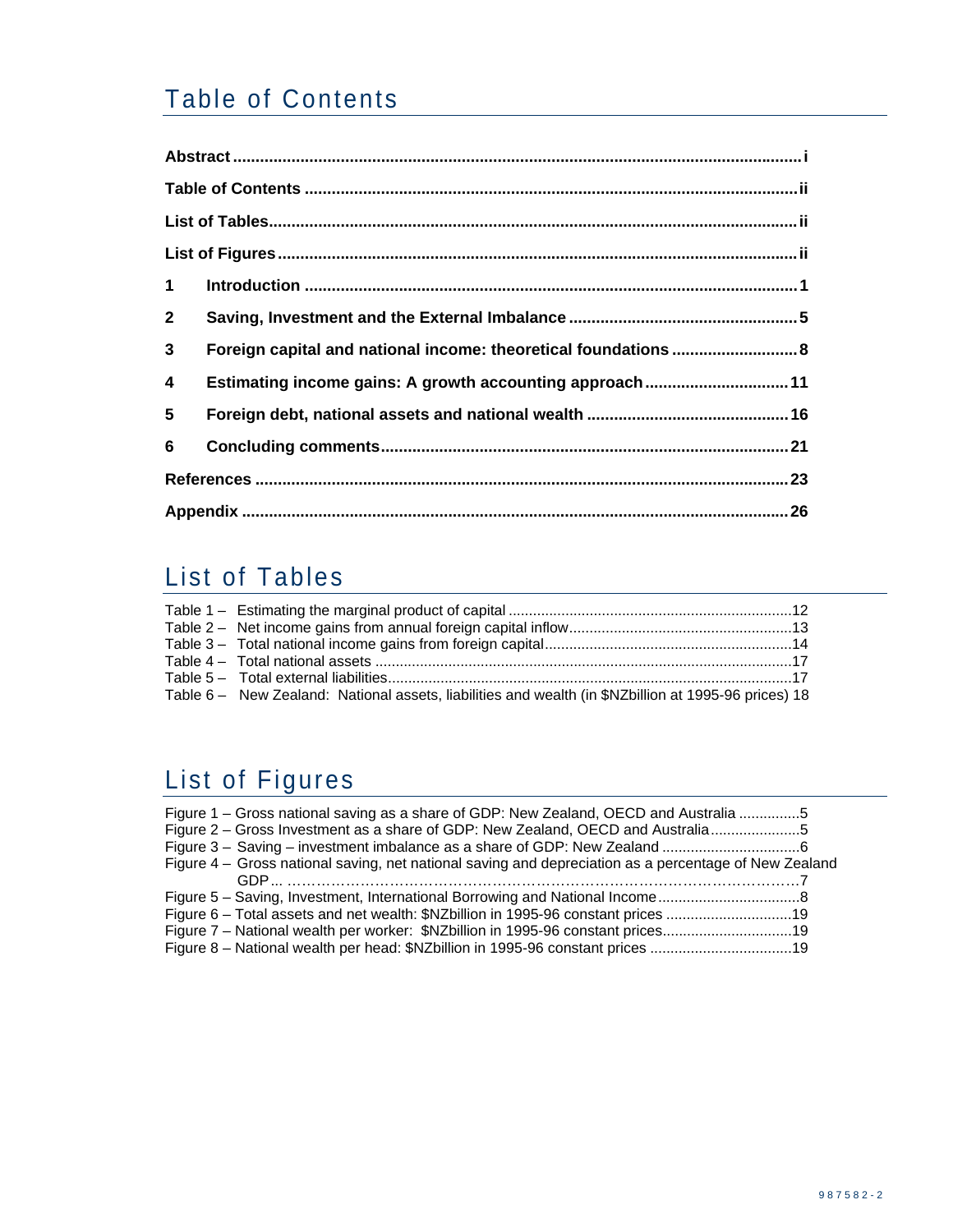# The Contribution of Foreign Borrowing to the New Zealand Economy

**1**

## 1 Introduction

The size and persistence of New Zealand's current account deficit (CAD) and associated foreign debt remain at the centre of ongoing economic debates about the economy's international economic performance. Much of the commentary views the foreign inflows as a cause of concern. The external deficit has averaged over 4.8 per cent of gross domestic product (GDP*)*, since the float of the exchange rate in 1985. Relative to GDP, the associated foreign borrowing and net stock of foreign liabilities reached over 90 per cent by end 2006 making New Zealand, like Australia, one of the largest international borrowers for its size within the OECD group of economies.

The CAD had risen from 2.8 per cent of *GDP* in 2001 to 9.7 per cent in 2006. Media commentary routinely assesses *CAD* outcomes as "improving" if imbalances narrow and "worsening" if they widen. More serious assessments of the economy's external position portray the CADs and associated foreign debt as a source of macroeconomic risk and cause for policy concern<sup>1</sup>. Bollard (2005) argues that: "currently standing at 8 per cent of GDP, New Zealand's current account deficit is at levels that cannot be sustained indefinitely" and "that the eventual adjustment of the high current account deficit could make the job of maintaining price stability more difficult". Edwards (2007) estimates that the increase in the current account deficit has raised the probability of an adjustment of 3 per cent of GDP to 20 per cent, although for a 5 per cent adjustment in GDP the probability was only 5 per cent. However he concluded that "the current external imbalances should not be a cause for great concern". $^{2}$ 

 $\overline{a}$ 

<sup>\*</sup> The authors are grateful for comments and helpful suggestions on an earlier draft by Bob Buckle, Muge Adelet, David Fielding and participants in a Treasury seminar.

<sup>&</sup>lt;sup>1</sup> See, for instance, Skilling 2005, Edwards 2007 and Cline 2007.

<sup>&</sup>lt;sup>2</sup> If foreign investors judge that current account deficits are unsustainable, it is to be expected that such deficits would tend to self-correct as the exchange rate depreciates. This has been the experience of Australia in the early 1980s, East Asian countries in the late 199os and the USA at present. The notion of sustainability is explored in Makin (2003, Ch.5).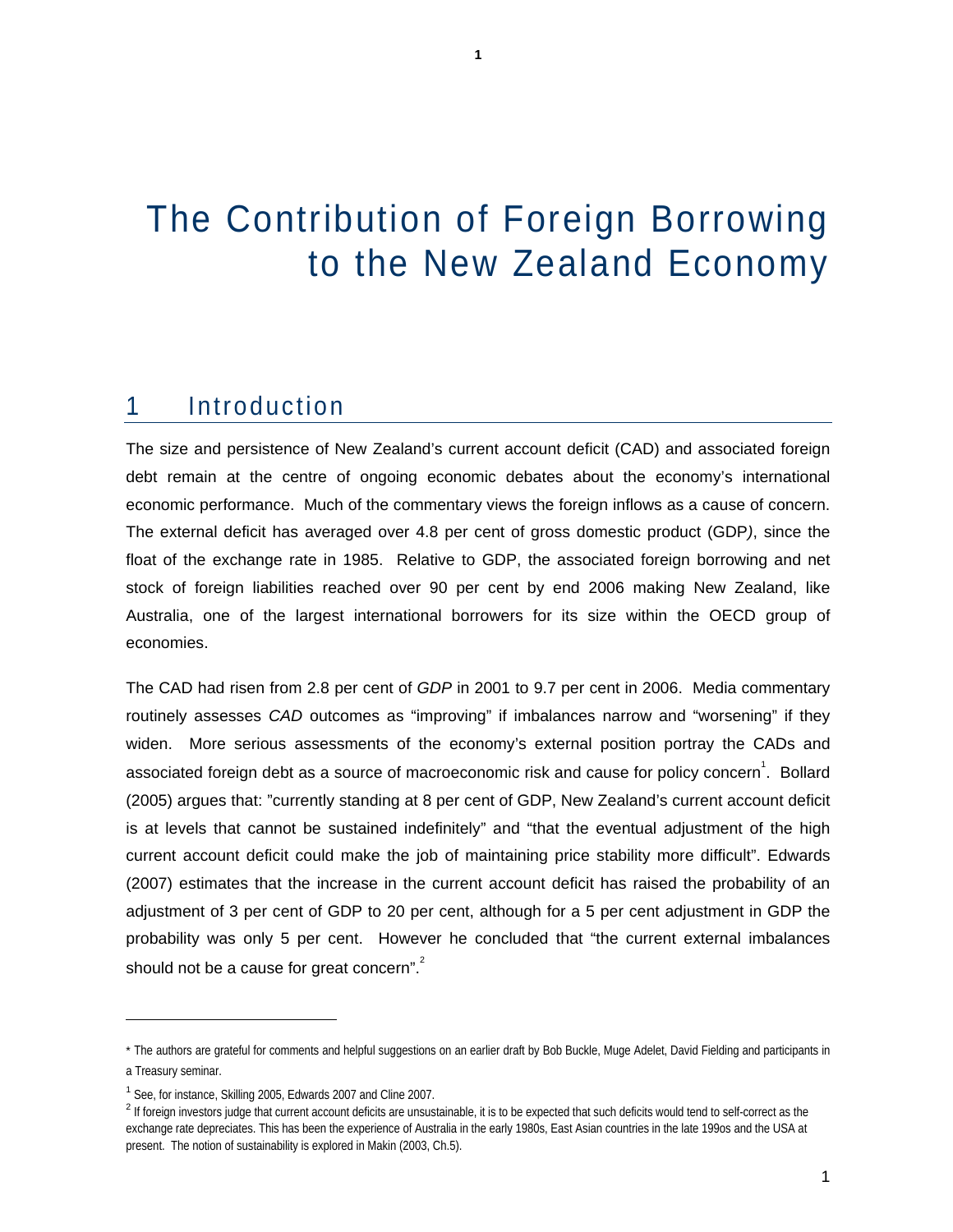Current account deficits are also often perceived as a problem of trade competitiveness which unfortunately can trigger direct policy "solutions" that are inevitably distorting, such as export subsidies or higher tariffs on imports. However, what these trade-oriented perspectives generally ignore is that deficits on the current account side of the balance of payments are directly related to domestic saving and investment flows and matched by surpluses on the financial and capital account side.

These financial account surpluses reflect the growth of international capital mobility which has expanded substantially since the worldwide liberalisation of financial markets in the early 1980s. Accordingly, domestic saving and investment rates for individual economies have become more independent, or less correlated, so that capital mobility in the Feldstein-Horioka (1980) sense has increased.

Contrary to popular perception, several theoretical approaches that focus on financial and capital flows rather than trade transactions yield the result that international borrowing confers net macroeconomic welfare gains. For instance, neoclassical foreign investment theory (MacDougall 1960, Grubel 1987) proposes that both creditor and debtor nations reap income gains from international trade in real capital, whenever the marginal product of capital differs across national borders. Viewed in this light, external imbalances reflect differences in investment opportunities rather than necessarily, poor trade competitiveness.

Alternatively, the inter-temporal approach to the external accounts (Sachs 1981, 1982, Frenkel and Razin 1996, Obstfeld and Rogoff 1996, and Makin 2003), based on saving-investment behaviour and well founded expectations about future returns on capital, concludes that capital inflow in the form of borrowing, unambiguously raises consumption possibilities and national income if that borrowing facilitates additional domestic capital accumulation. As in the neoclassical foreign investment approach, this macroeconomic welfare improvement results from the tendency of expected rates of return on capital to equalize across borders.

The inter-temporal approach has been applied to New Zealand by Kim, Hall and Buckle (2004 and 2006). Using data from 1982 to 1999 their 2006 paper concluded that there was no evidence that the conditions for solvency had been violated and large deficits were not a cause for concern. Rather these deficits were the result of optimal decisions by economic actors. This finding is consistent with results for New Zealand reported by Makin (2005) using an alternative approach to assess the sustainability of the current account deficits. He shows that it is the quantum of productive domestic investment that sets the feasible limit to the *CAD.* He finds that between 1990 and 2003 (with the exception of 1991-92), the actual deficit was always less than the maximum feasible deficit consistent with long-run sustainability.

The study by Kim, Hall and Buckle (2006) paper did not cover the period since 2000 when the deficits have grown appreciably. Munro and Sethi (2006) revisit this question using an extended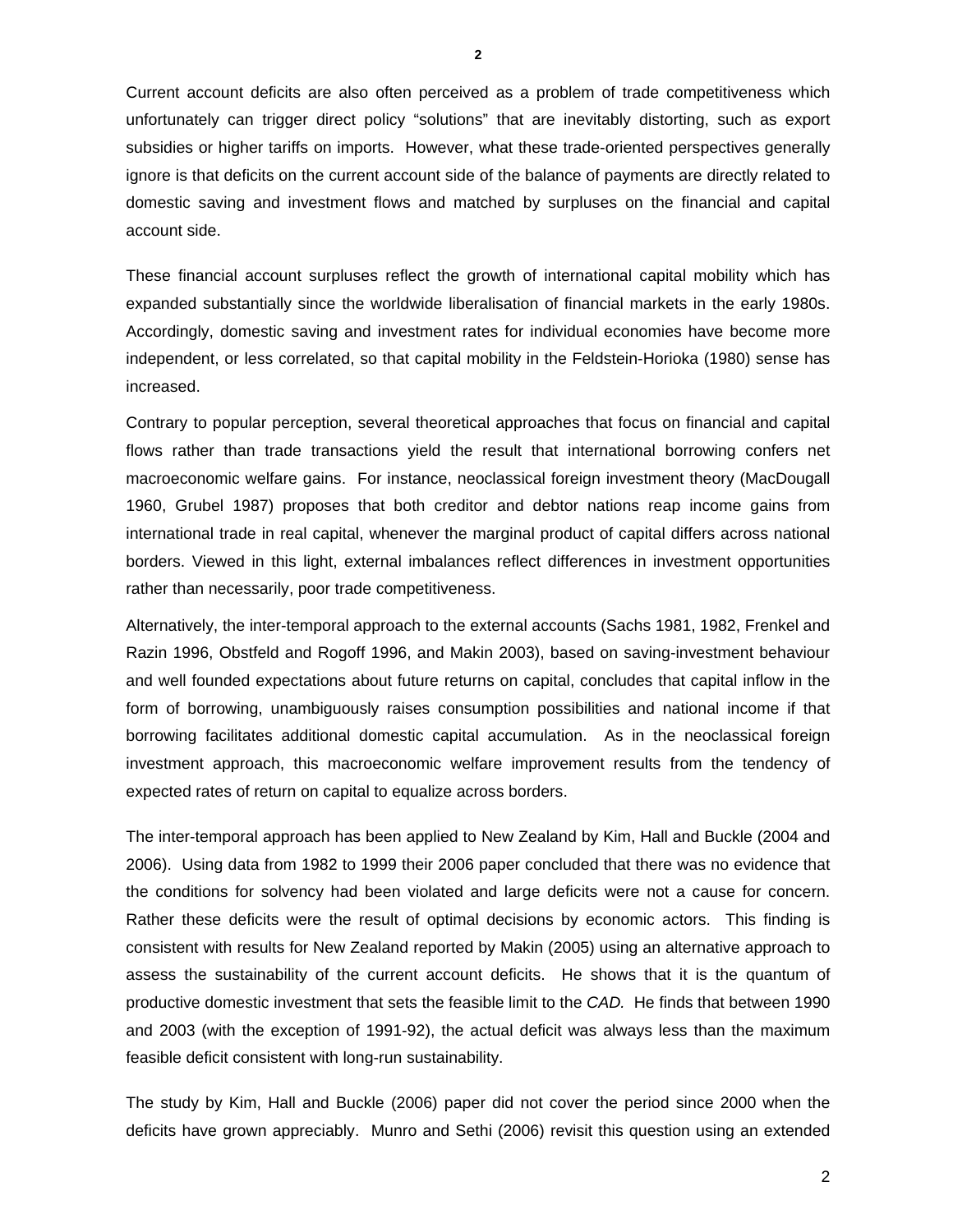data set, and their results concur with Kim, Hall and Buckle (2004). However they note that worsening of the trade account may threaten long term solvency. In subsequent work (Munro and Sethi 2007) they develop a richer model of the current account and find again that the movements in the current account can be explained by the response of economic agents making optimal decisions given the costs of borrowing and the expected returns to investment.<sup>3</sup>

Numerous studies have examined the links between international capital flows, investment and economic growth. Yet, this body of work focuses mainly on emerging economies and yields mixed results. While numerous studies (Bailliu 2000, Haveman, Lei and Netz 2001, Chandra 2005, Klein and Olivei 2006) find that capital inflow does positively influence national income, especially through the foreign direct investment channel, others (Rodrik 1998, Edison, Levine, Ricci and Slok 2002, and Carkovic and Levine 2005) find either a minimal or nil effect. This remains an empirical puzzle. In light of the strong case for increased international trade in saving on theoretical grounds.

When foreigners finance expansion of New Zealand's capital stock, the rise in external liabilities is also matched by an increase in the nation's real assets. In short, foreign investment supplements domestic saving, allowing the economy to accumulate real capital more quickly than it would have otherwise. Without that capital inflow over past decades, the combined saving of the private and public sectors would have implied less investment and hence lower real output growth. $^{4}$ 

The economic policy significance of *CADs* which necessarily match net capital inflow, critically depends on whether the extra real output made possible by foreign funds exceeds the real servicing cost on that source of finance. As the Reserve Bank notes:

"New Zealand's level of foreign debt has developed an increasing trend, repeatedly recording new highs and becoming a greater source of risk. Increased foreign debt puts pressure on New Zealand to grow fast enough to meet increased debt servicing obligations – otherwise the debt will not be sustainable" (2007, p.10).

Generating additional income sufficient to meet the debt servicing costs on foreign liabilities is crucial; but it is a necessary, not sufficient condition to ensure long run sustainability. Since economic theory suggests that net gains from capital inflow should unambiguously be positive, the central question is: To what extent has New Zealand actually benefited, in terms of income and wealth, as a result of capital inflows that have enabled the NZ capital stock to grow faster than otherwise?

 $\overline{a}$ 

<sup>&</sup>lt;sup>3</sup> Mercereau and Miniane (2004) demonstrate that the results of present values models should be treated with caution as the estimates can be subject to errors when applied to small samples.

<sup>&</sup>lt;sup>4</sup> In the absence of access to world capital markets domestic interest rates in New Zealand would rise. This would tend to encourage some additional saving but the rate of capital formation would be unambiguously lower. For an analysis of the relation between saving and the current account deficit in New Zealand see Wilkinson and Le (2008).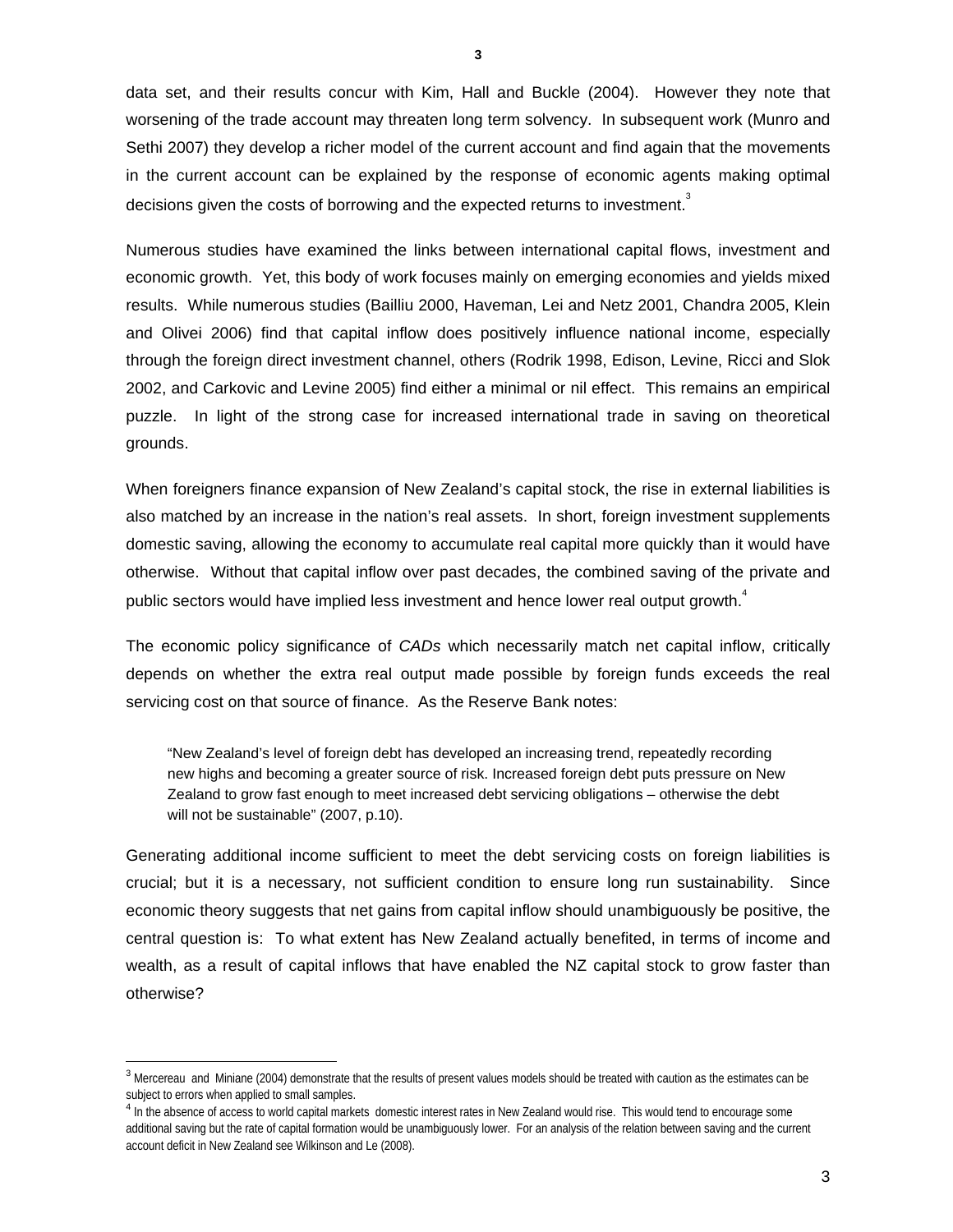**4**

This paper estimates the contribution of foreign capital to New Zealand's income growth by deriving rates of return on foreign funded capital and their implications for national income for the period 1988 to 2006. Using national balance sheet analysis it also evaluates New Zealand's foreign debt with reference to counterpart national assets. The paper provides evidence that in fact, the necessary condition for the long-run sustainability of the current account does appear to have been met; ie, that the use of foreign savings has augmented the capital stock and generated additional income more than sufficient to meet the obligations on the foreign liabilities.

This conclusion is consistent with modelling by Makin (2004) in which current account imbalances and national income are determined simultaneously and that shows how the large current account deficits experienced over recent decades by Australia, the United States and New Zealand can coincide with periods of strong economic growth and low saving in those economies.

The remainder of this paper is structured as follows. Section 2 briefly analyses trends in domestic saving and investment and their implication for the external account. Section 3 proposes a straightforward theoretical framework for interpreting the direct links between saving, investment, capital inflow and national income. Section 4 applies growth accounting principles to data from New Zealand's national and external accounts to estimate the contribution of foreign capital to New Zealand's national income. Section 5 then shifts attention to macroeconomic stock values by presenting a prototypical national balance sheet that offsets New Zealand's foreign liabilities against its national assets to derive a national wealth series. Section 6 concludes the paper by summarising the main findings and highlighting their implications for economic policy.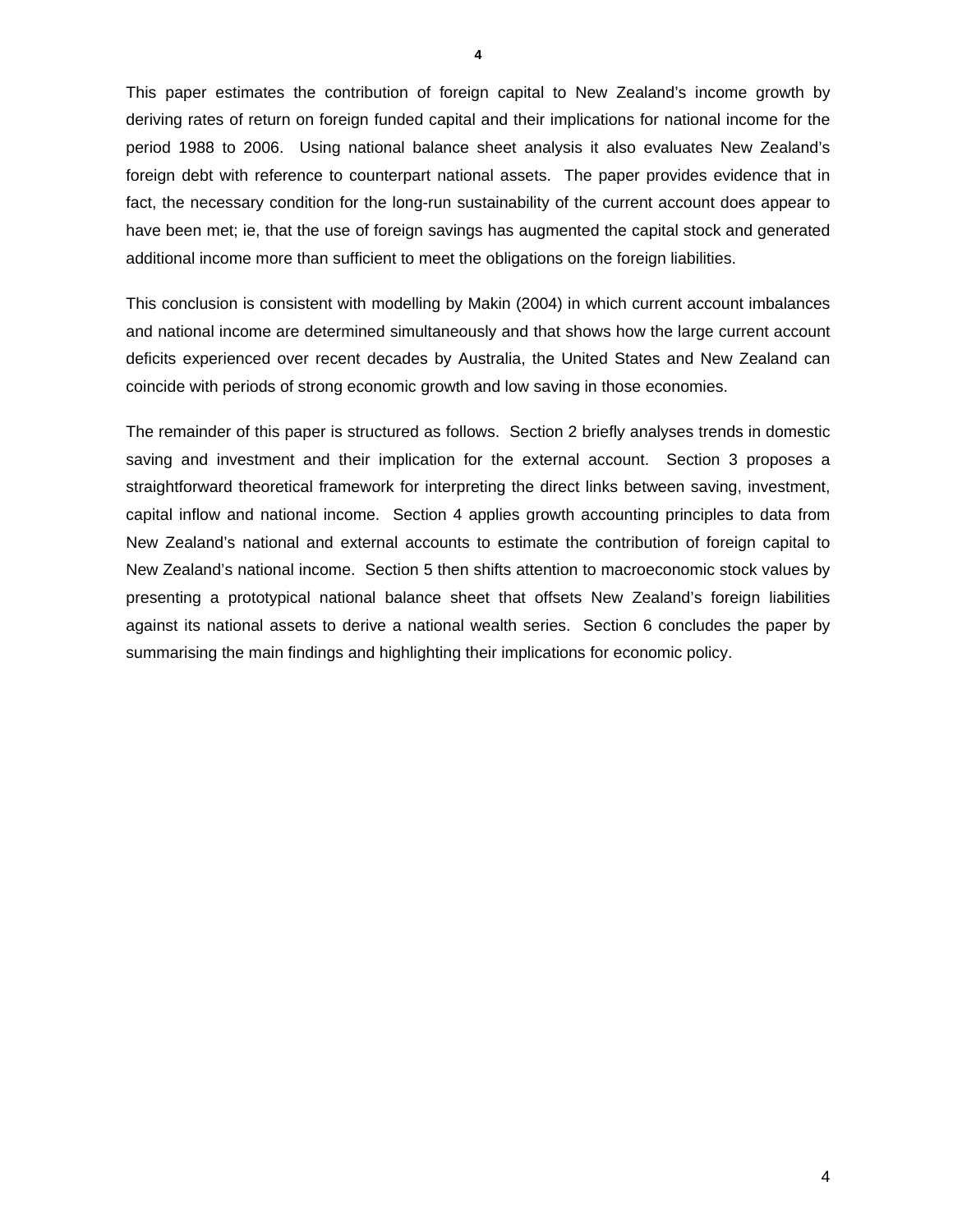### 2 Saving, Investment and the External Imbalance

The float of the New Zealand dollar in the late 1980's and subsequent liberalisation of capital controls, significantly enhanced the economy's integration with international capital markets. At the same time New Zealand has had a relatively low saving rate as a proportion of *GDP* compared to average saving rates for the OECD group as a whole (Figure 1). Despite this, New Zealand has more often than not invested more as a share of GDP than the advanced economy average, particularly since the turn of this century. (Figure 2)



*Figure 1 –Gross national saving as a share of GDP: New Zealand, OECD and Australia*

*Source: Statistics New Zealand and OECD* 



*Figure 2 – Gross Investment as a share of GDP: New Zealand, OECD and Australia*

*Source: Statistics New Zealand, OECD and Department of Statistics Australia*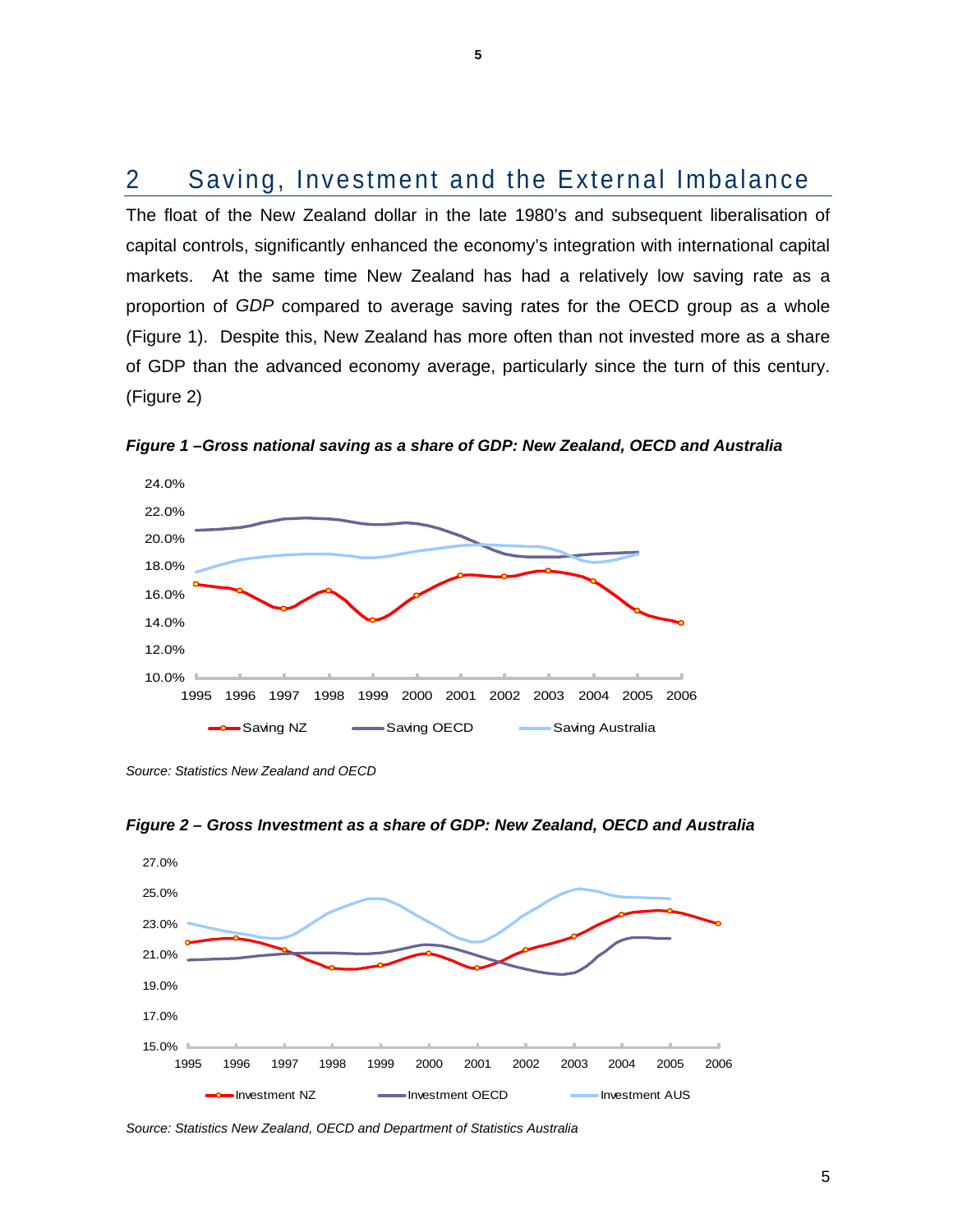International macroeconomic accounting dictates that an economy's *CAD*, or its use of foreign saving  $(S^*)$ , through net capital inflow equals its investment-saving gap:

$$
CAD = S^* = I - S \tag{2.1}
$$

Hence, increases in the domestic real capital stock  $(\Delta K)$  are partly financed by domestic saving and partly by foreign saving:

$$
\Delta K = I = S + S^* \tag{2.2}
$$

A *CAD* therefore signifies the extra domestic investment that capital inflow finances over and above that domestic investment (expenditure on fixed assets including machinery and equipment, dwellings, non-dwellings, roadworks and livestock) which is funded by domestic saving. This is shown in Figure 3.

*Figure 3 – Saving – investment imbalance as a share of GDP: New Zealand*



*Source: Statistics New Zealand, OECD and Department of Statistics Australia* 

Depreciation of capital, also known as capital consumption, accounts for a major share of gross domestic saving in New Zealand, in common with other advanced economies that characteristically have large, ageing capital stocks (Figure 4). As a result, net saving has been relatively low, averaging only 2.4 per cent of *GDP* over the period.

Nonetheless, annual saving-investment gaps still have the same value shown in Figure 3 when capital depreciation is subtracted from the depicted gross saving and investment measures. This is because

*Gross I – Gross S = (Gross I – depreciation) – (Gross S – depreciation) = Net I – Net S = CAD*

(2.3)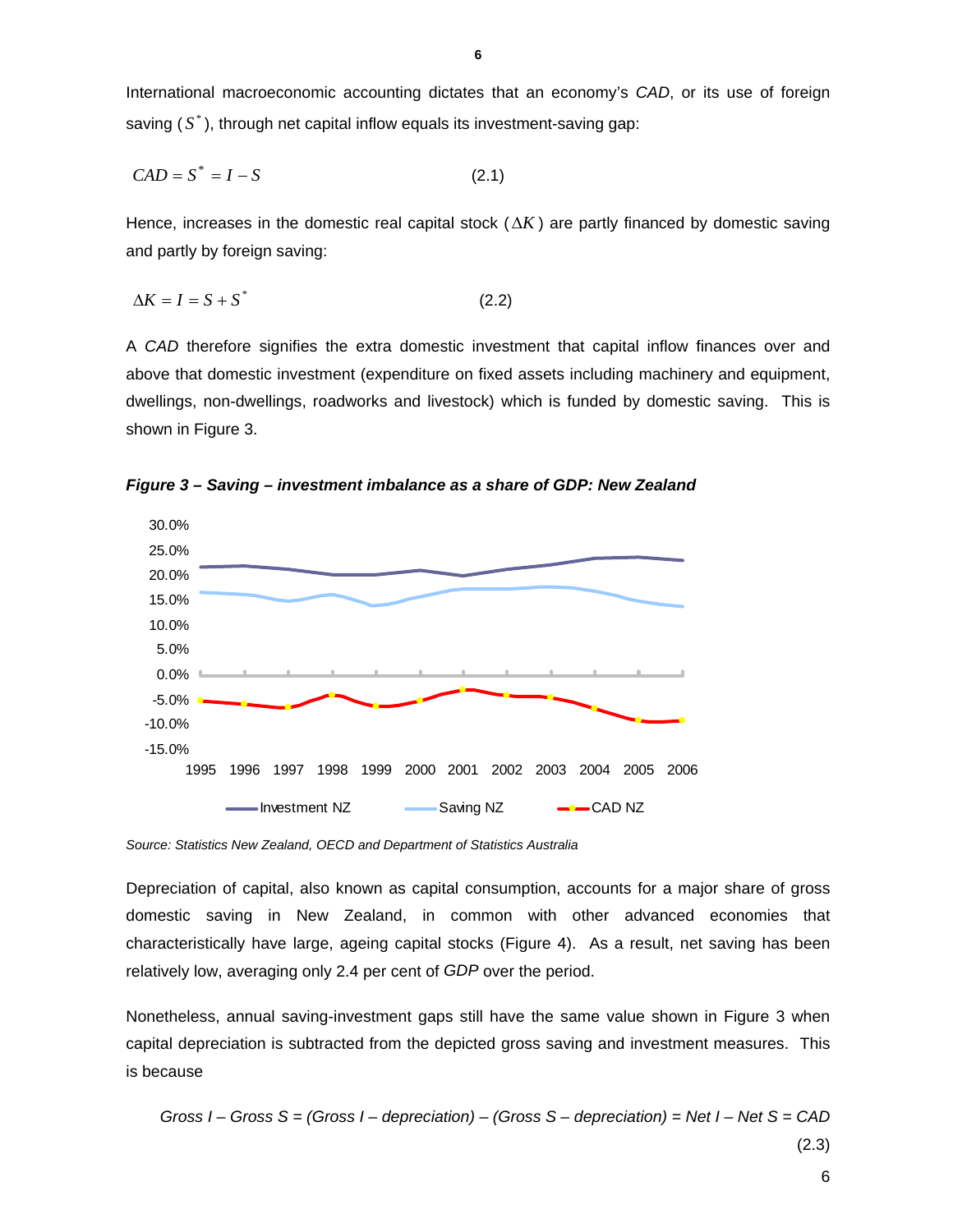

*Figure 4 – Gross national saving, net national saving and depreciation as a percentage of New Zealand GDP*

*Source: Statistics New Zealand Notes:* 

- *1. Gross saving is calculated as S= I CAD*
- *2. Net national saving is calculated as Net = Gross depreciation*

Capital inflow therefore normally funds extra net capital accumulation of the same value as the external imbalance. In other words, foreigners finance that much more domestic investment in New Zealand than reliance on domestic saving alone would permit through intermediated loans to resident firms, equity participation and purchases of real assets from residents. When foreign investors directly purchase real domestic assets like property, the proceeds of the sale of domestic assets also supplements the pool of funds available for domestic investment.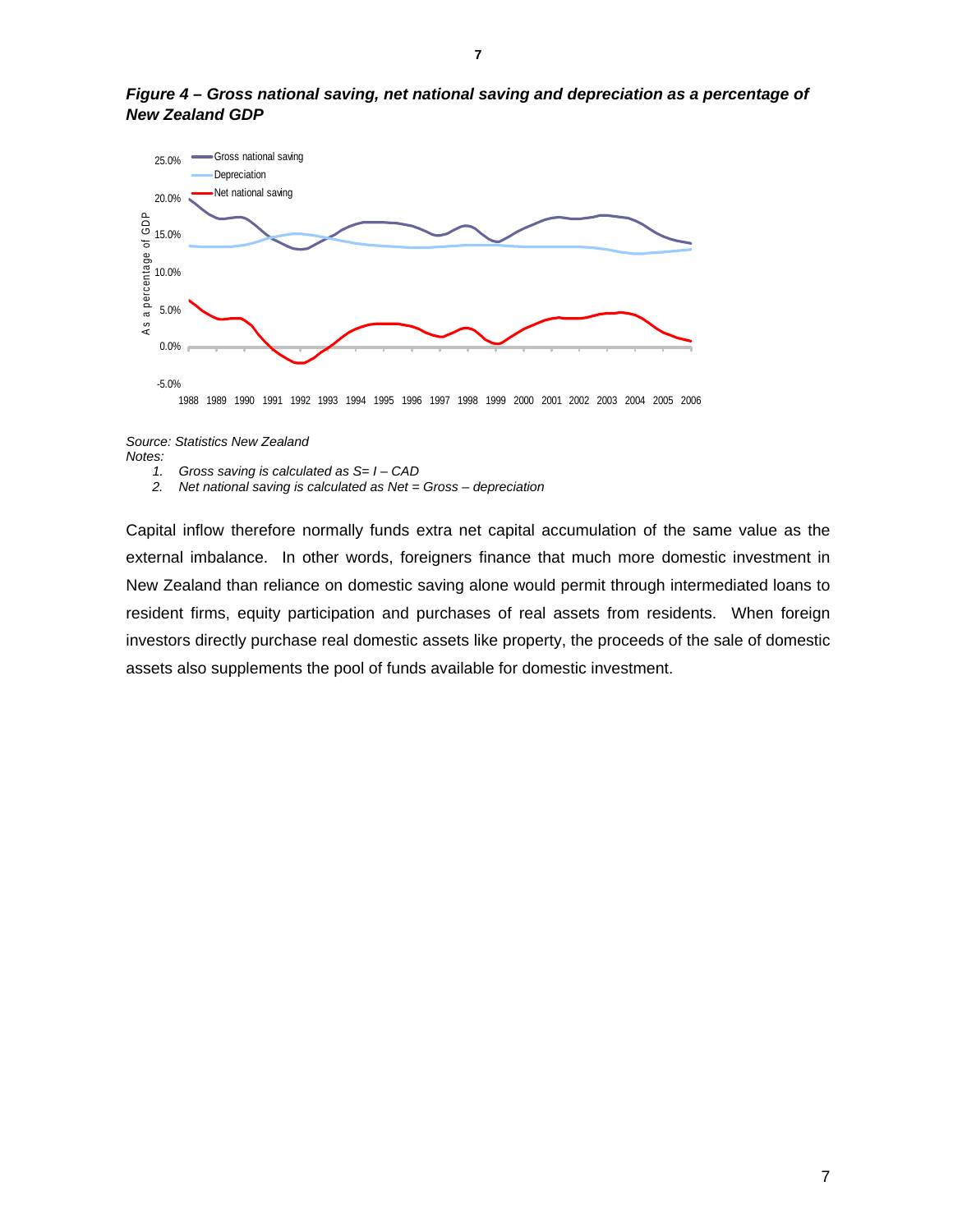## 3 Foreign capital and national income: theoretical foundations

This section presents a simple international flow of funds framework that relates saving, investment, rates of return, foreign borrowing and economic growth. Consistent with the intertemporal approach to the open economy, external imbalances and international borrowing are primarily related to domestic saving and investment behaviour and hence we abstract from trade flows and exchange rates.





Loanable funds

Under autarky conditions, total investment spending must be funded from domestic saving, the residual between domestic output and consumption. Let the demand schedule for loanable funds as a function of the real interest rate be depicted by the schedule I in Figure 5. The market for loanable funds clears at the equilibrium real interest rate,  $i_A$  given a fixed supply  $(S_A)$ . In contrast, with perfect capital mobility, a small economy's domestic borrowing requirement over and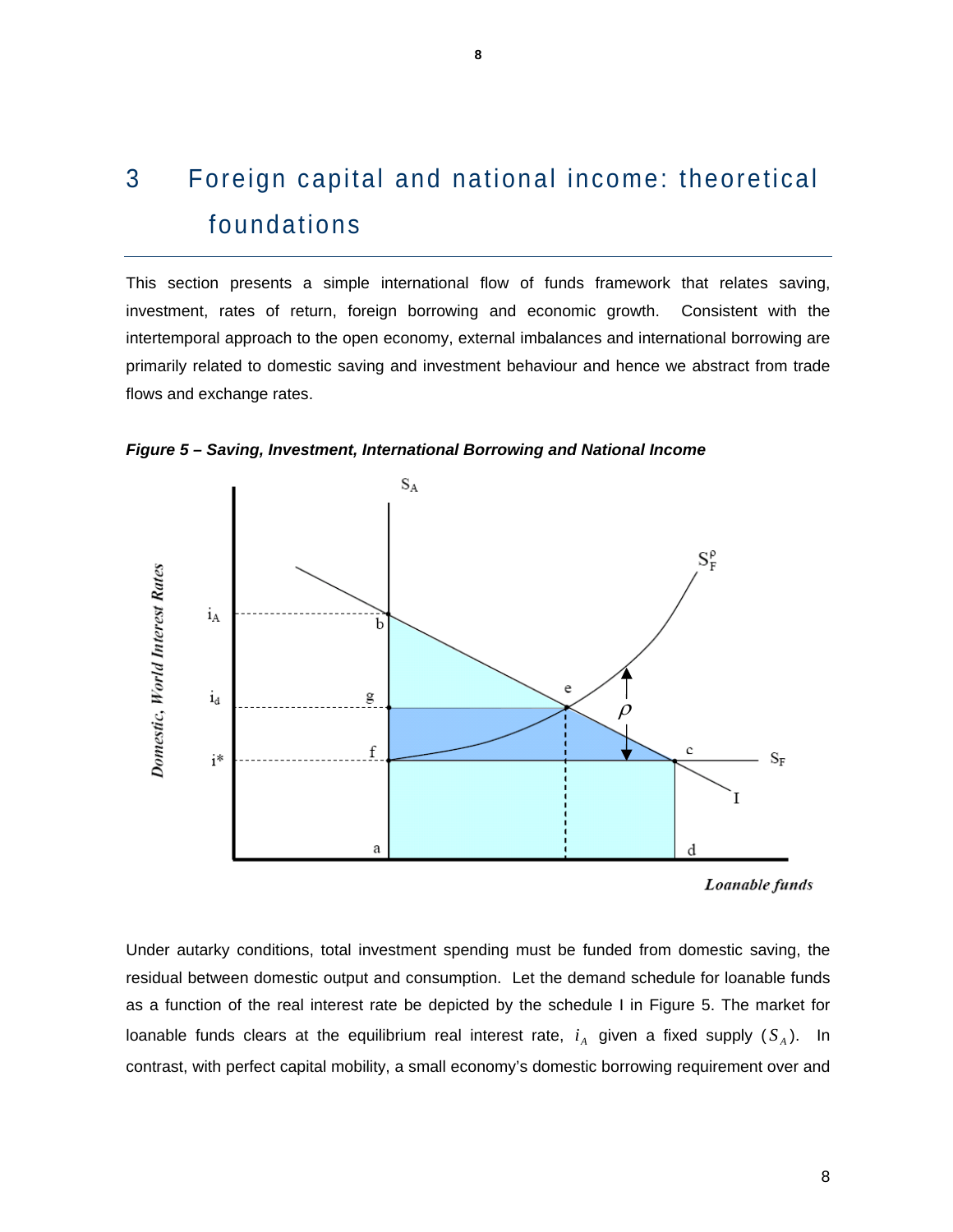above available domestic saving can be satisfied by foreign lenders (investors) lending at the exogenous real world interest rate, *i*\*.

Domestic investment therefore exceeds domestic saving at  $\hat{i}$  to the extent of foreign borrowing. This *ex ante* foreign borrowing requirement is shown by distance *fc* in Figure 5. Hence, if external debt is initially nil, it reaches level *fc* by period end. As the real world interest rate is lower than the real autarky interest rate, investment under autarky is always lower than when international borrowing is permitted.

Figure 5 also reveals how foreign borrowing raises national income. The marginal product of capital determines the slope of the investment demand schedule, so that given i<sup>\*</sup>, the extra units of foreign financed capital, times their marginal product, add to *GDP* to the extent of the area *abcd*. However, of that, the rectangular area *afcd* is paid to foreign lenders, leaving a *net* national income gain equivalent to the triangular area *fbc.* International capital mobility therefore enables lower domestic interest rates and higher national income, provided the productivity of the extra foreignfinanced capital exceeds its cost.

If foreign lenders perceive high foreign debt as a sign of heightened country risk and diminished creditworthiness, they may demand an interest premium ( $\rho$ ), to compensate.<sup>7</sup> This explains the convex foreign lending schedule rising from the world interest rate,  $\hat{i}$  in Figure 5. The more averse foreign investors are to rising foreign debt, the steeper the slope of the  $S_F^{\,\,\rho}$  schedule and the higher will be the risk premium. At some point, foreigners could judge the level of lending risk prohibitive, equivalent to the foreign lending schedule becoming vertical.

In the presence of a risk premium, the foreign lending schedule is no longer perfectly elastic. The risk premium is the difference between the interest rate foreign lenders demand under imperfect capital mobility and the interest rate *i*\* under perfect capital mobility. Hence,

 $i_d = i^* + \rho$  (3.1)

where  $i_d$  is the equilibrium domestic interest rate and  $\rho$  is measured by the distance *gf* in Figure 5.

Foreign debt related risk therefore causes macroeconomic welfare losses since potential national income gains from foreign borrowing are not realised. With reference to Figure 5, the welfare loss

 $\overline{a}$ 

<sup>&</sup>lt;sup>5</sup> As a simplification, we restrict attention to foreign borrowing, although foreign capital inflow can of course include foreign purchase of shares issued by resident enterprises. In the estimation the following section we include the interest on borrowing and the returns on equity.

<sup>&</sup>lt;sup>6</sup> This flow approach is consistent with McDougall's (1960) two region capital stock-oriented foreign investment model. However, this approach focuses on saving and investment flows and assumes the economy is small and hence unable to affect the world interest rate.

<sup>&</sup>lt;sup>7</sup> For estimates of the risk premium in New Zealand see Hawkesby, Smith and Tether (2000).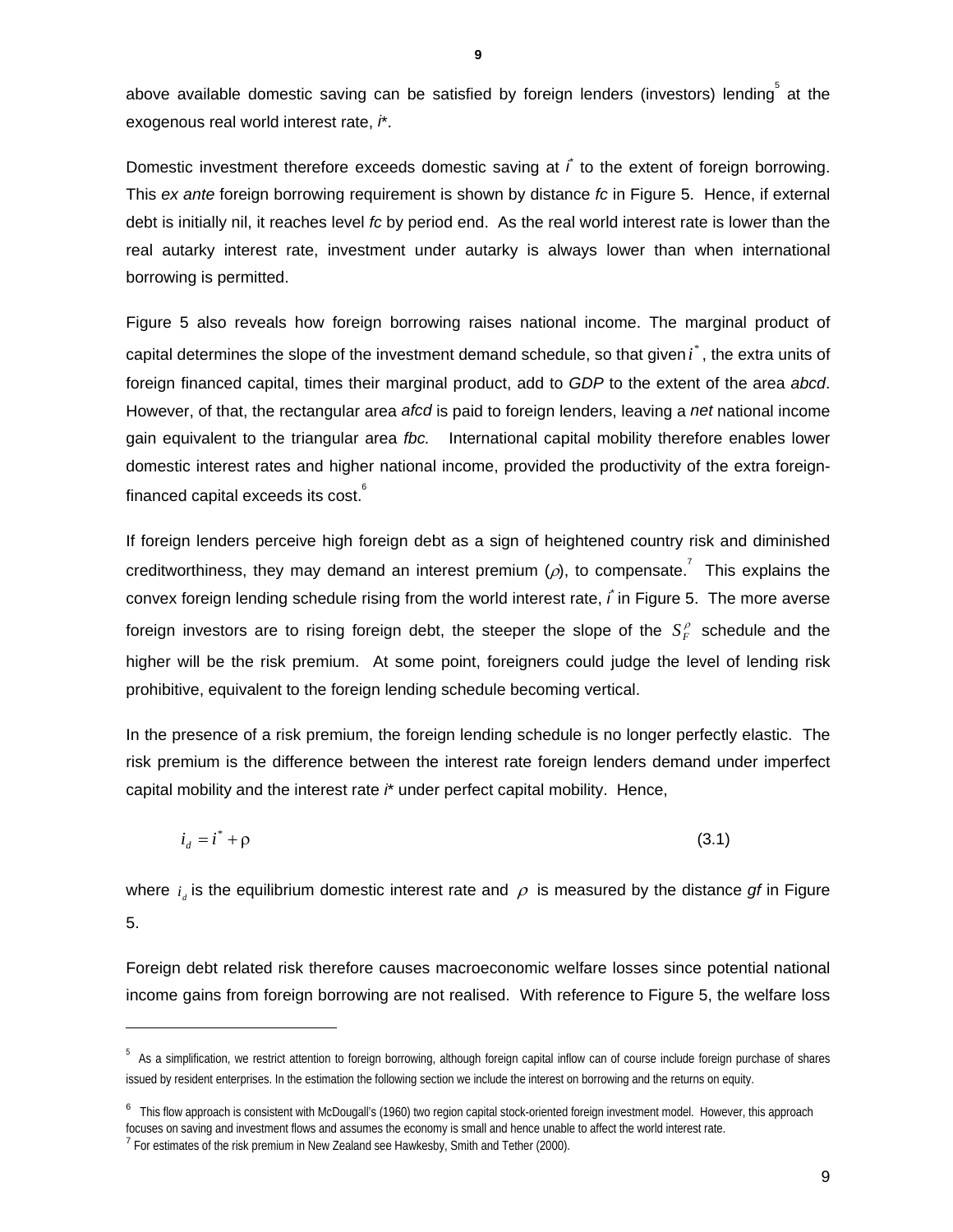**10**

is area *fgec*. Note however that foreign borrowing still confers a net welfare gain of *gbe*, provided the equilibrium interest rate allowing for risk is less than the autarky rate. Although interest risk premia limit potential growth, it also follows that the higher the risk premium, the slower foreign debt accumulates, suggesting that rising risk premia act to stabilise foreign debt levels.

The main qualification to the argument about the benefits of allowing unrestricted flows of funds across borders is that reversals of inflows make emerging economies vulnerable to crises. Capital flight in response to new information about exchange rate risk, default risk or deteriorating fiscal and monetary policy settings can impose substantial short term economic, social and political costs on borrower economies. These costs are transmitted in the first instance through higher domestic interest rates and lost output, as well as through large exchange rate depreciations and the associated higher inflation. While we recognise that these are legitimate concerns, the purpose of this paper is to estimate the real income gains from foreign capital flows; we therefore abstract from the broader issues of risk management.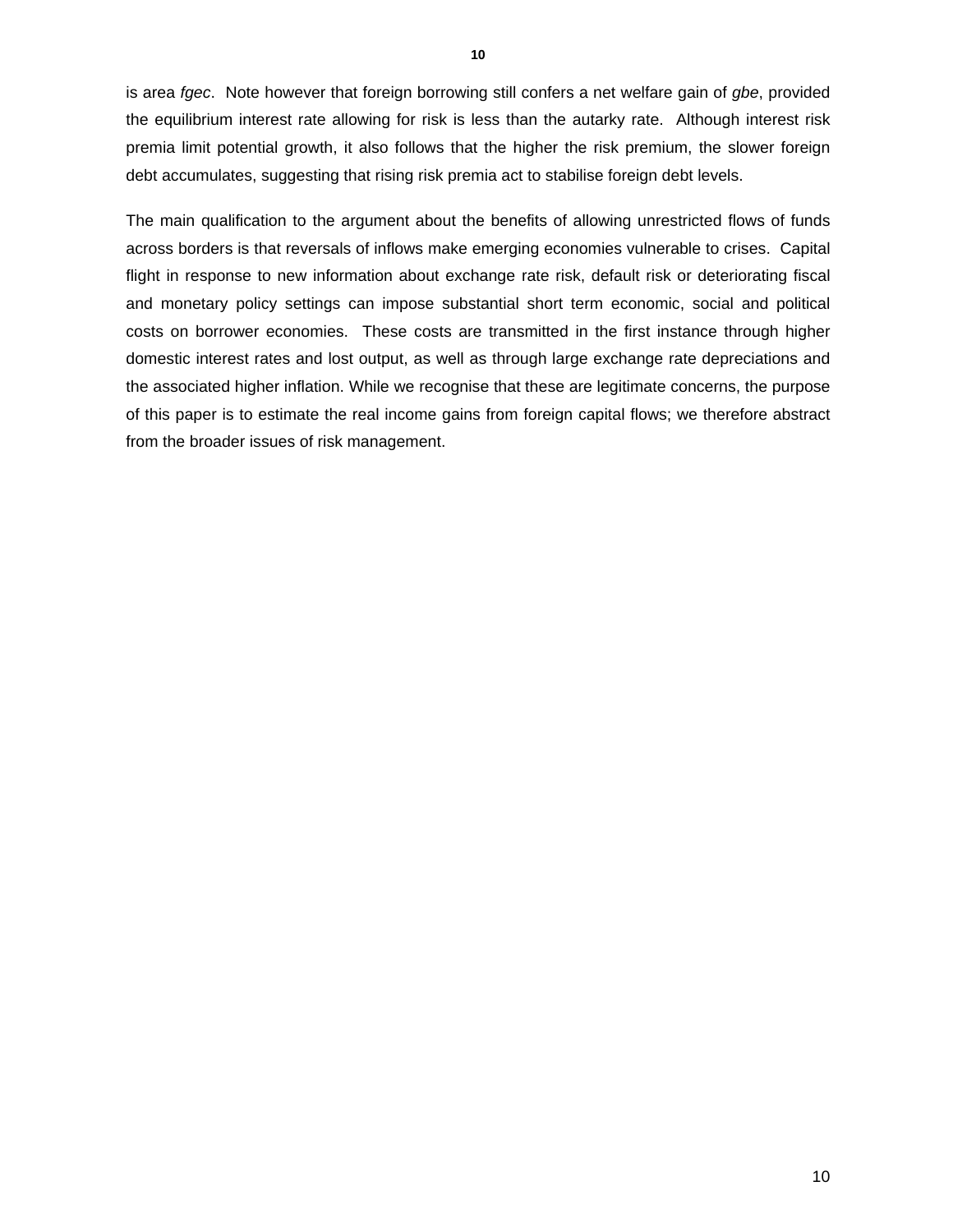## 4 Estimating income gains: A growth accounting approach

To identify the contributions made by specific factors to economic growth, standard growth accounting suggests it is necessary to focus on key factor inputs. Conventionally, the domestic labour force, the capital stock and multifactor productivity, inclusive of technological change, have been identified as the key sources of economic growth. In open economies however, a further distinction can be made between domestic capital accumulation that is funded via domestic saving, and domestic capital accumulation funded via external borrowing. In this section, we use a growth accounting approach to estimate the national income gains attributable to the capital accumulation in New Zealand that is made possible through external borrowing.

Using extended growth accounting, it is possible to estimate the net contribution of foreign capital in real terms for each of the variables in the following expression:

$$
(f_{K^*} - r^*)dK^* - dr^*K^* \tag{4.1}
$$

where  $f_{K^*}$  is the marginal product of foreign capital,  $r^*$  is the real foreign interest rate,  $dK^*$  is foreign capital inflow,  $dr^*$  is the change in the foreign interest rate from the previous period and  $K^*$  is that part of the domestic capital stock financed by foreign saving<sup>8</sup>.

Since foreign borrowing is largely intermediated through commercial banks, we assume the productivity of capital in use domestically is invariant to the source of its funding. Therefore,

$$
f_{K^d} = f_{K^*} \tag{4.2}
$$

Next, we assume output is generated by a Cobb-Douglas function $\degree$  of the form

$$
Y = AK^{\alpha}L^{1-\alpha} \tag{4.3}
$$

where  $K = K^d + K^*$  and  $\alpha$  is the share of capital in national income.

This form of the production function is appropriate if the division of national income between capital and labour has been relatively stable, as indeed it has been for New Zealand over the past

 $\overline{a}$ 

<sup>&</sup>lt;sup>8</sup> See the Appendix for a full derivation of equation (4.1).

<sup>&</sup>lt;sup>9</sup> We relax this assumption in section 5 where we apply time series analysis to a more general specification.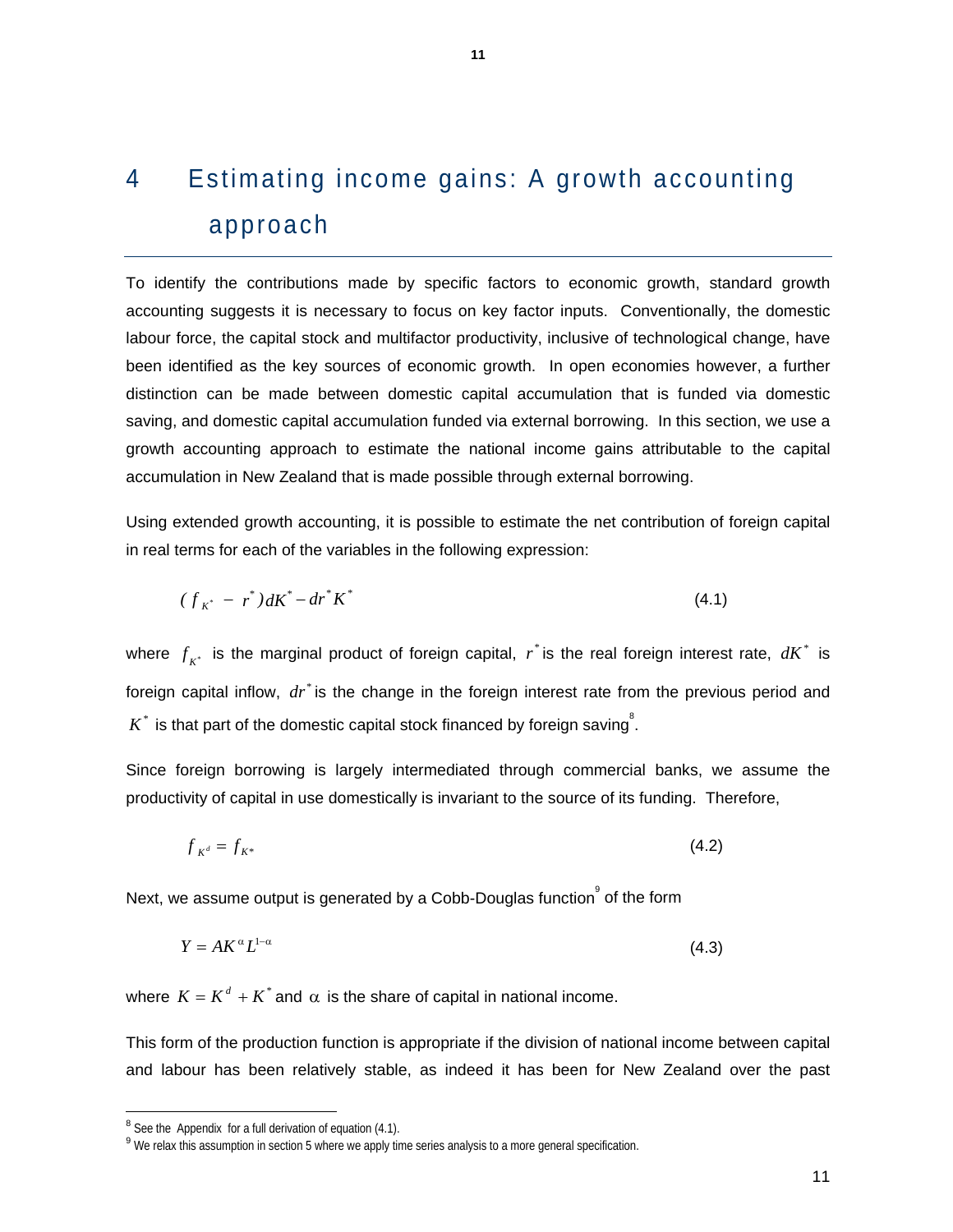decade. A useful property of the Cobb-Douglas function is that the marginal product of capital is given by the share of capital in national income multiplied by the ratio of national output to capital. The marginal product of capital can therefore be estimated using national accounts data as

$$
f_K = \alpha \frac{Y}{K} \tag{4.4}
$$

The net marginal product is then simply the difference between the marginal product of capital and the estimated rate of capital stock depreciation (Table 1).

| Year    | Real<br>Capital<br>Stock (K)<br>\$b <sub>NZ</sub><br>(1) | Real<br>GDP (Y)<br>\$b NZ<br>(2) | Output/Capital<br>Ratio (Y/K)<br>%<br>$(3)=(2)/(1)$ | Capital<br>Share<br>%<br>(4) | Marginal<br>Product of<br>Capital<br>%<br>$(5)=(4)^*(3)$ | Capital<br>Consumption<br>%<br>(6) | <b>Net</b><br>Marginal<br>Product<br>of<br>Capital<br>%<br>$(7)=(5)-(6)$ |
|---------|----------------------------------------------------------|----------------------------------|-----------------------------------------------------|------------------------------|----------------------------------------------------------|------------------------------------|--------------------------------------------------------------------------|
| 1994-95 | 313.4                                                    | 89.9                             | 28.7                                                | 51.2                         | 14.7                                                     | 4.0                                | 10.7                                                                     |
| 1995-96 | 321.9                                                    | 93.4                             | 29.0                                                | 51.4                         | 14.9                                                     | 4.1                                | 10.8                                                                     |
| 1996-97 | 331.5                                                    | 96.4                             | 29.1                                                | 50.6                         | 14.7                                                     | 4.1                                | 10.6                                                                     |
| 1997-98 | 339.8                                                    | 99.2                             | 29.2                                                | 50.5                         | 14.7                                                     | 4.1                                | 10.6                                                                     |
| 1998-99 | 348.4                                                    | 100.4                            | 28.8                                                | 50.4                         | 14.5                                                     | 4.2                                | 10.3                                                                     |
| 1999-00 | 357.8                                                    | 105.6                            | 29.5                                                | 52.2                         | 15.4                                                     | 4.3                                | 11.1                                                                     |
| 2000-01 | 366.6                                                    | 108.2                            | 29.5                                                | 52.6                         | 15.5                                                     | 4.5                                | 11.0                                                                     |
| 2001-02 | 376.7                                                    | 112.1                            | 29.8                                                | 52.8                         | 15.7                                                     | 4.6                                | 11.1                                                                     |
| 2002-03 | 387.5                                                    | 117.6                            | 30.4                                                | 51.7                         | 15.7                                                     | 4.6                                | 11.0                                                                     |
| 2003-04 | 401.3                                                    | 121.6                            | 30.3                                                | 51.3                         | 15.5                                                     | 4.6                                | 10.9                                                                     |
| 2004-05 | 416.8                                                    | 125.8                            | 30.2                                                | 51.1                         | 15.4                                                     | 4.7                                | 10.7                                                                     |
| 2005-06 | 433.3                                                    | 128.6                            | 29.7                                                | 50.0                         | 14.8                                                     | 4.9                                | 10.0                                                                     |

### *Table 1 –Estimating the marginal product of capital*

*Notes:* 

*(1) Productive capital stock data in 1995-96 prices from nvpcs series nat.bak from Aremos* 

*(2) Expenditure base GDP data in 1995-96 prices from ngdp series nat.bak from Aremos* 

*(3) The ratio of the real capital stock to real gross domestic product* 

*(4) The ratio of gross operating surplus to the sum of compensation of employees (nysc series nat.bak) and gross operating surplus (nosg series nat.bak)* 

*(5) The product of the output-capital ratio and the capital share of income* 

*(6) Estimated as the ratio of chain volume measures of consumption of fixed capital (ndep series nat.bak) to endyear capital stock* 

*(7) The difference between the marginal product of capital and the estimated depreciation rate*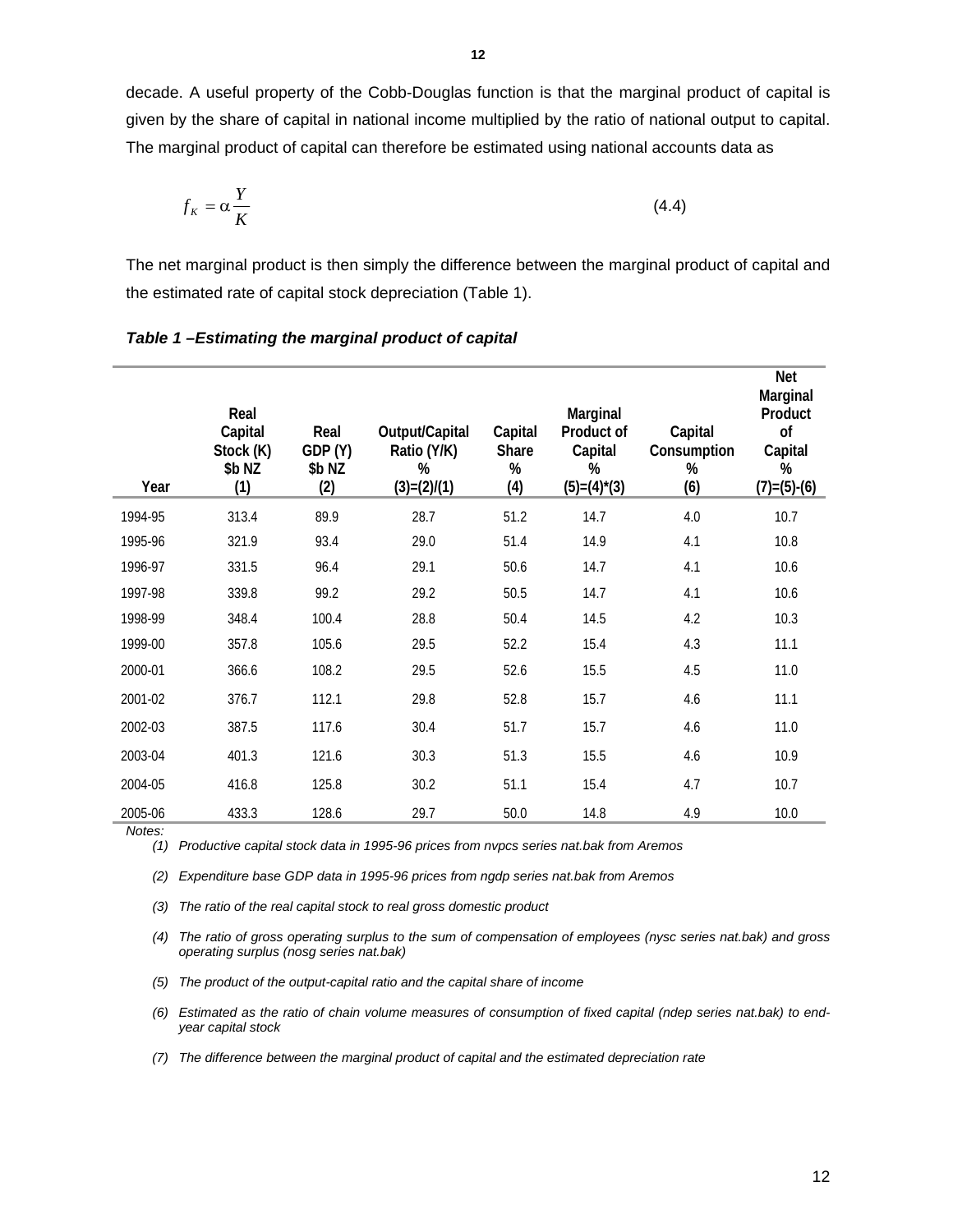Next, using balance of payments flow and stock data it is possible to estimate the real effective cost of foreign capital and the annual national income gain attributable to the first term of equation  $(4.1)$ , as shown in Table 2.<sup>10</sup>

| Year    | <b>Net</b><br>Foreign<br>Liabilities<br>\$b NZ<br>(1) | Net Income<br>Payment<br>Abroad<br>\$b NZ<br>(2) | <b>Real Cost</b><br>of Foreign<br>Capital<br>%<br>(3) | <b>Net Marginal</b><br><b>Product less</b><br>Real cost<br>%<br>(4) | Real<br>$S^*$<br>\$b NZ<br>(5) | <b>Real National</b><br>Income Gain<br>\$b NZ<br>(6) |
|---------|-------------------------------------------------------|--------------------------------------------------|-------------------------------------------------------|---------------------------------------------------------------------|--------------------------------|------------------------------------------------------|
| 1994-95 | 71.1                                                  | 6.0                                              | 5.5                                                   | 5.2                                                                 | 4.0                            | 0.2                                                  |
| 1995-96 | 70.9                                                  | 6.0                                              | 5.9                                                   | 4.9                                                                 | 4.9                            | 0.2                                                  |
| 1996-97 | 79.9                                                  | 7.3                                              | 8.3                                                   | 2.3                                                                 | 5.7                            | 0.1                                                  |
| 1997-98 | 89.3                                                  | 6.4                                              | 6.8                                                   | 3.8                                                                 | 5.3                            | 0.2                                                  |
| 1998-99 | 87.1                                                  | 5.0                                              | 5.2                                                   | 5.1                                                                 | 4.2                            | 0.2                                                  |
| 1999-00 | 87.1                                                  | 6.6                                              | 3.6                                                   | 7.5                                                                 | 6.6                            | 0.5                                                  |
| 2000-01 | 87.5                                                  | 7.6                                              | 6.8                                                   | 4.2                                                                 | 4.7                            | 0.2                                                  |
| 2001-02 | 97.0                                                  | 7.1                                              | 4.6                                                   | 6.5                                                                 | 3.5                            | 0.2                                                  |
| 2002-03 | 100.9                                                 | 7.0                                              | 5.4                                                   | 5.6                                                                 | 4.1                            | 0.2                                                  |
| 2003-04 | 109.6                                                 | 7.2                                              | 3.9                                                   | 7.0                                                                 | 5.9                            | 0.4                                                  |
| 2004-05 | 121.2                                                 | 9.7                                              | 4.9                                                   | 5.8                                                                 | 9.1                            | 0.5                                                  |
| 2005-06 | 130.0                                                 | 11.2                                             | 5.8                                                   | 4.2                                                                 | 12.2                           | 0.5                                                  |

| Table 2-Net income gains from annual foreign capital inflow |
|-------------------------------------------------------------|
|-------------------------------------------------------------|

*(1) Measure of net foreign liability based on data in current price from tiin.a series (known as Net Investment Position) tra.bak from Aremos* 

*(2) Current price data recorded in tbii.a series (known as Investment Income Balance) tra.bak from Aremos* 

*(3) Ex post real cost of foreign capital is the ratio of net income payments to net foreign liabilities less annual inflation rate which is derived from pcpi series pri.bak from Aremos* 

*(4) The difference between the net marginal product of capital from Table 1 and the real cost of foreign Capital* 

*(5) Data recorded in tbc.a series tra.bak from Aremos; deflated to 1995-96 prices.* 

 $\overline{a}$ 

*(6) The product of the net marginal product of foreign capital less real servicing cost and the external imbalance in 1995-96 prices.* 

The fact that the marginal cost of capital is below the estimated marginal product may at first blush be taken as an indication of under investment. However it is more correctly seen as a reflection of a disequilibrium state. It is this disequilibrium that is the driving force behind foreign capital inflow. When the equilibrium point was reached, at which marginal costs and benefits were equated, capital inflows would cease. Here we are concerned with measuring the transitional net income gains as the economy gropes toward (but never reaches) an equilibrium state.

<sup>&</sup>lt;sup>10</sup> While it would be of interest to analyse the sectoral distribution of foreign investment, currently available data do not allow this. In the case of Australia, much of the capital inflow is directed to the banking and financial sectors. Where it ultimately is invested however is not recorded.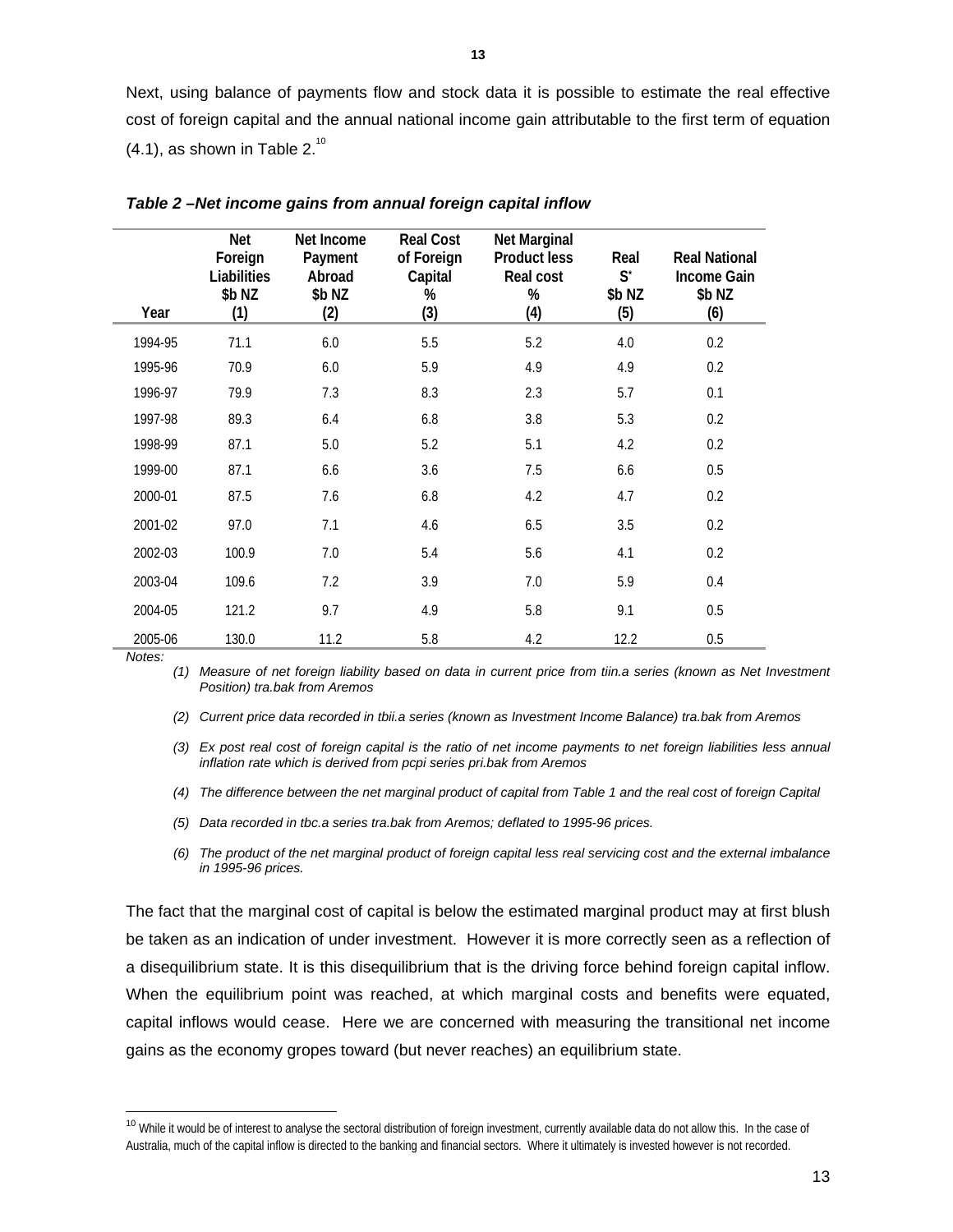**14**

It is now possible to estimate the variation in real national income due to fluctuations in world interest rates that raise or lower the servicing cost of external liabilities as implied in the last term of equation (4.1). This is shown in Table 3 which combines this data with Table 2 results to yield the real cumulative national income gains that have resulted from past capital inflow.

| Year    | Change in<br>Implicit<br>foreign<br>Interest rate<br>%<br>(1) | Income gain<br>From interest<br>rate<br><b>Movements</b><br>\$b <sub>NZ</sub><br>(2) | Real income<br>gain from<br>interest rate<br><b>Movements</b><br>\$b NZ<br>(3) | Total national<br>Income gain<br>\$b NZ<br>(4) | Cumulative<br>Income gain<br>\$b NZ<br>(5) | Cumulative<br>Income gain<br>per worker<br>\$NZ, 95/96<br>prices<br>(6) |
|---------|---------------------------------------------------------------|--------------------------------------------------------------------------------------|--------------------------------------------------------------------------------|------------------------------------------------|--------------------------------------------|-------------------------------------------------------------------------|
| 1995-96 | 0.5                                                           | 0.3                                                                                  | 0.3                                                                            | 0.46                                           | 0.5                                        | 295                                                                     |
| 1996-97 | 0.8                                                           | 0.5                                                                                  | 0.5                                                                            | 0.74                                           | 1.2                                        | 764                                                                     |
| 1997-98 | 1.4                                                           | 1.0                                                                                  | 1.0                                                                            | 1.10                                           | 2.3                                        | 1478                                                                    |
| 1998-99 | $-0.3$                                                        | $-0.2$                                                                               | $-0.2$                                                                         | $-0.02$                                        | 2.3                                        | 1420                                                                    |
| 1999-00 | $-0.1$                                                        | $-0.1$                                                                               | $-0.1$                                                                         | 0.12                                           | 2.4                                        | 1458                                                                    |
| 2000-01 | 0.6                                                           | 0.4                                                                                  | 0.4                                                                            | 0.88                                           | 3.3                                        | 1951                                                                    |
| 2001-02 | 0.1                                                           | 0.1                                                                                  | 0.1                                                                            | 0.30                                           | 3.6                                        | 2077                                                                    |
| 2002-03 | 0.4                                                           | 0.4                                                                                  | 0.3                                                                            | 0.54                                           | 4.1                                        | 2326                                                                    |
| 2003-04 | $-0.3$                                                        | $-0.2$                                                                               | $-0.2$                                                                         | 0.03                                           | 4.1                                        | 2248                                                                    |
| 2004-05 | 0.3                                                           | 0.3                                                                                  | 0.2                                                                            | 0.63                                           | 4.8                                        | 2546                                                                    |
| 2005-06 | $-0.3$                                                        | $-0.4$                                                                               | $-0.3$                                                                         | 0.20                                           | 5.0                                        | 2612                                                                    |

#### *Table 3 –Total national income gains from foreign capital*

*Notes:* 

*(1) Due to lack of data for net foreign debt and net income payments on foreign debt data before 2000, the proxy for implicit foreign interest rate is derived by equally weighted 10 year government bond rates from Australia, USA and UK. This is justified on the grounds that foreign investments in NZ from these countries account for over 50% of total foreign investments since 1995 and the amount from each is approximately the same.* 

- *(2) The product of net foreign debt and the change in the implicit foreign interest rate. As the stock of net foreign debt changes through the year, a weighted value should be used. The Australian Bureau of Statistics*  recommends a weight of two-thirds for the beginning of year value and a weight of one-third for the end of *year value. The net foreign debt and net equity debt data for NZ go back to 2000. Prior to that year, we use*  estimated values. The net foreign debt before 2000 is estimated by subtracting net equity debt from net *foreign liability, where net equity debt from 1995 to 1999 is estimated by its average value from 2000 to 2006. The reason for doing so is that the net equity debt has remained at a relatively constant level (\$13 to \$18 billion) from 2000 to 2006*
- *(3) The value of the income gain from interest rate changes deflated by the GDP deflator*
- *(4) The sum of the real national income gain from annual foreign capital inflow from Table 2 plus the real annual net gain from interest rate movements*
- *(5) The number of "Full Time Equivalent" workers in New Zealand in 2006 was 1.9 million, which yildss (5 / 1.9\*10-3 = \$2612) NZ per worker extra accumulated income from the contributions of CAD*
- (6) *Calculated by dividing (5) by number of full time equivalent workers from lhfte.q series*

Hence New Zealand's cumulative national income gain from net foreign capital inflow over the period was around \$5.9 billion. Since the New Zealand workforce on a "full time equivalent" basis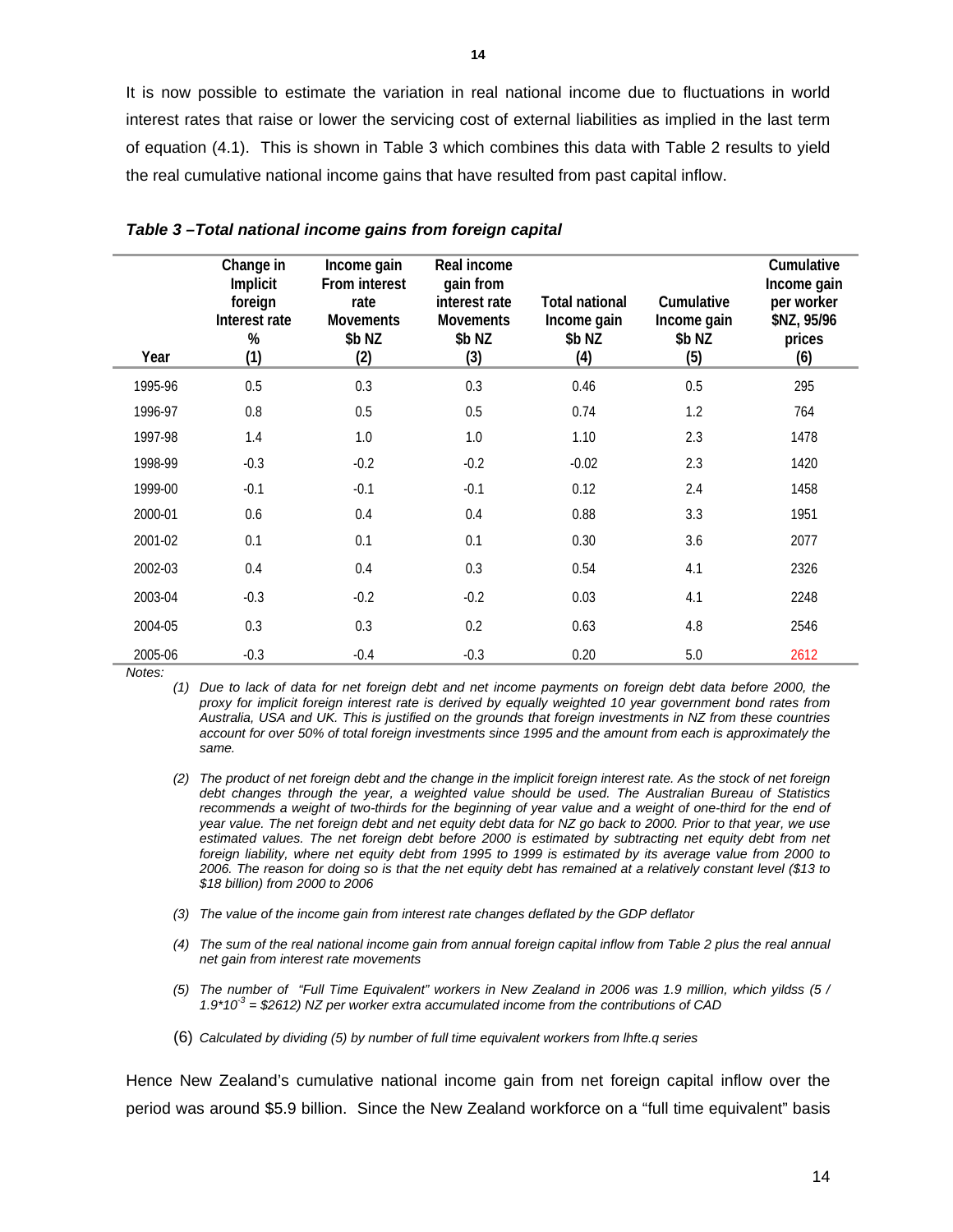was 1.9 million in 2005-06, the extra accumulated income attributable to the use of foreign capital was around \$2,600 per worker, or \$3,300 when converted to 2007 prices.

However, the annual income gains estimated on this basis, most likely understate the total contribution of foreign capital and should be considered minimum values. This is because part of capital inflow is *direct* foreign investment which entails the transfer of technology, work practices and management techniques that boost multifactor productivity. Hence, part of the multifactor productivity improvement over this time would be attributable to foreign capital rather than exclusively to domestic sources as assumed in the estimation method employed.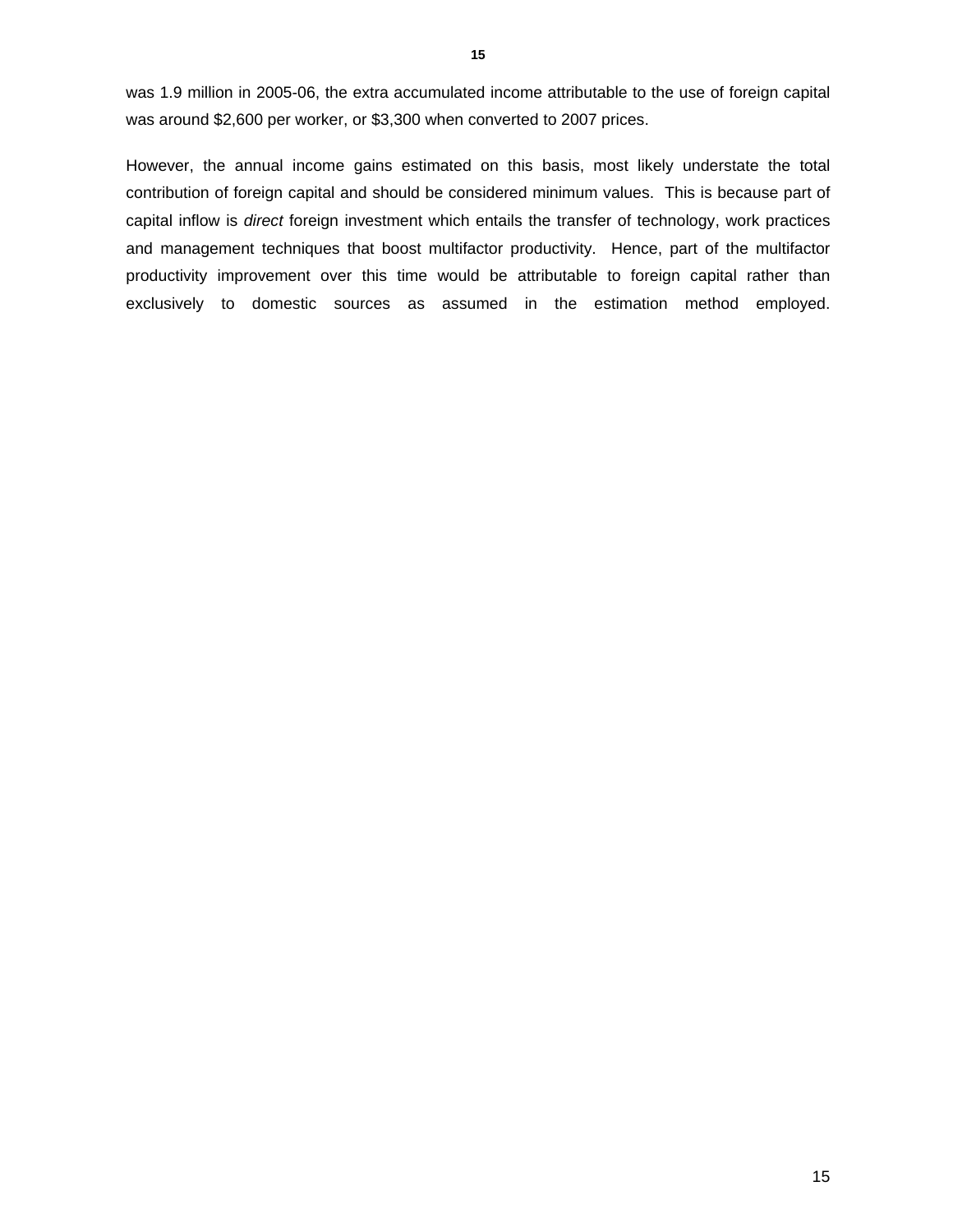### **5** Foreign debt, national assets and national wealth

To this point, we have examined the contribution of foreign capital to the New Zealand economy strictly in flow terms. While inflows of foreign saving obviously add to external indebtness, the additional domestic investment that foreign saving funds also contribute to growth of the economy's capital stock, with implications for national wealth. Hence, we now shift our attention from assessing the impact of foreign capital inflows on national income, to examining the significance of the stock of foreign debt. We do this by constructing a stylised national balance sheet that includes aggregate measures of national assets, external liabilities and national net worth (or national wealth).

National assets are comprised of the capital stocks of the private and public sectors (including dwellings and consumer durables) as well as New Zealand investment abroad. On the other hand, national liabilities include total foreign investment in New Zealand in the form of equity and debt holdings of foreigners.

Estimates of national assets are constructed by following Makin (1993). The series included are: residential buildings, non residential buildings, other constructions, transport equipment, plant machinery and equipment, consumer durables and New Zealand investment abroad.

Statistics New Zealand provides data in real terms (in 1995-96 constant prices) except for investment abroad data. This series is deflated by private consumption deflator as conceptually wealth embodies present and future consumption possibilities available to domestic residents.<sup>11</sup>

Table 4 shows the composition of national assets. Overall, these increased by 46 percent over the past 10 years.

 $\overline{a}$ 

<sup>&</sup>lt;sup>11</sup> See Makin (1993).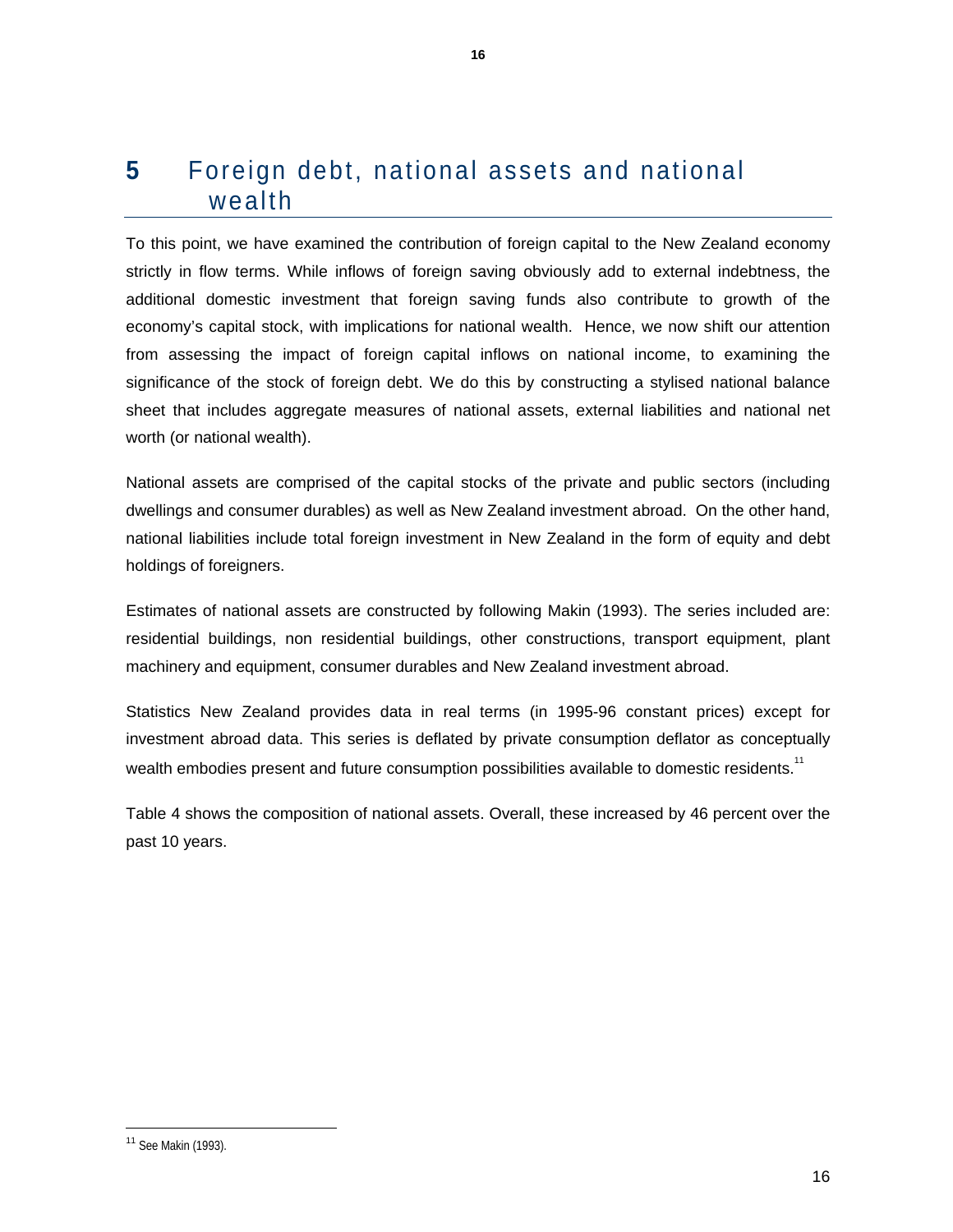| Table 4 - Total national assets |  |  |  |
|---------------------------------|--|--|--|
|---------------------------------|--|--|--|

|                 | <b>Residential</b> | Non<br>residential | Other        | Transport | Plant<br>machinery<br>and | Consumer | ΝZ<br>investment | <b>National</b> |
|-----------------|--------------------|--------------------|--------------|-----------|---------------------------|----------|------------------|-----------------|
|                 | building           | building           | construction | equipment | equipment                 | durables | abroad           | assets          |
|                 | (1)                | (2)                | (3)          | (4)       | (5)                       | (6)      | (7)              | (8)             |
| 1996            | 137.0              | 73.6               | 53.0         | 40.0      | 13.1                      | 0.9      | 34.2             | 351.8           |
| 1997            | 140.6              | 75.4               | 53.8         | 42.4      | 13.8                      | 1.0      | 32.0             | 358.9           |
| 1998            | 144.3              | 76.5               | 54.8         | 44.5      | 13.8                      | 0.9      | 32.9             | 367.7           |
| 1999            | 147.4              | 78.5               | 55.8         | 46.4      | 13.8                      | 1.0      | 37.8             | 380.7           |
| 2000            | 151.4              | 79.7               | 57.4         | 48.2      | 14.0                      | 1.0      | 44.6             | 396.4           |
| 2001            | 154.5              | 81.2               | 58.5         | 51.0      | 14.0                      | 1.0      | 76.3             | 436.5           |
| 2002            | 157.5              | 82.9               | 59.6         | 53.3      | 15.5                      | 1.3      | 73.1             | 443.3           |
| 2003            | 161.8              | 84.6               | 60.8         | 55.6      | 16.6                      | 1.6      | 71.2             | 452.2           |
| 2004            | 167.0              | 86.2               | 62.8         | 58.4      | 18.5                      | 2.1      | 77.4             | 472.3           |
| 2005            | 172.3              | 88.3               | 65.5         | 62.1      | 20.0                      | 2.3      | 80.1             | 490.7           |
| 2006            | 177.2              | 91.0               | 68.6         | 66.0      | 22.1                      | 2.4      | 86.9             | 514.2           |
| <b>Increase</b> | 29%                | 24%                | 29%          | 65%       | 68%                       | 166%     | 154%             | 46%             |

*Note: Total national assets are calculated as the sum of Residential Building, non residential building, other construction, transport equipment plant machinery and equipment, consumer durable and NZ investment abroad. All figures in this table are in real terms at 1995-96 prices. More specifically* 

*(1) Residential Building is from nktd series, nat.bak bank* 

*(2) Non residential building is from nktnr series, nat.bak bank* 

*(3) Other construction is from nktoc series, nat.bak bank* 

*(4) Transport equipment is from nktte series, nat.bak bank* 

*(5) Plant machinery and equipment is from nktp series, nat.bak bank* 

*(6) Consumer durable is from ncpd\_z series, nat.bak bank* 

*(7) New Zealand investment abroad is from TIIAF series, tra.bak bank* 

|          | Foreign<br>direct | Foreign<br>portfolio | Other<br>foreign | <b>Total</b><br>external |
|----------|-------------------|----------------------|------------------|--------------------------|
|          | investment        | investment           | investment       | liabilities              |
|          | (1)               | (2)                  | (3)              | (4)                      |
| 1996     | 48.4              | 28.1                 | 27.4             | 103.9                    |
| 1997     | 52.1              | 28.0                 | 29.0             | 109.2                    |
| 1998     | 59.7              | 30.1                 | 27.8             | 117.6                    |
| 1999     | 59.5              | 31.4                 | 29.1             | 120.0                    |
| 2000     | 58.8              | 25.5                 | 40.5             | 124.8                    |
| 2001     | 51.4              | 54.5                 | 49.3             | 155.2                    |
| 2002     | 49.5              | 54.9                 | 54.3             | 158.7                    |
| 2003     | 51.2              | 57.2                 | 51.4             | 159.8                    |
| 2004     | 59.9              | 63.6                 | 49.1             | 172.6                    |
| 2005     | 62.6              | 66.1                 | 54.9             | 183.6                    |
| 2006     | 64.8              | 69.0                 | 61.0             | 194.8                    |
| Increase | 34%               | 146%                 | 123%             | 87%                      |

### *Table 5 – Total external liabilities*

*Note: Total external liabilities are computed by summing foreign direct investment, foreign portfolio investment and other foreign investment which is mainly made up of bank deposit and loans. All figures in this table are in real terms at 1995- 96 prices. More specifically:* 

*(1) Foreign direct investment is from TIILFD series, tra.bak in Aremos* 

*(2) Foreign portfolio investment is from TIILFP series, tra.bak in Aremos* 

*(3) Other foreign investment is from TIILFO series, tra.bak in Aremos* 

*(4) Total external liabilities can be obtained by either from TIILF series in Aremos or summing (1) to (3)*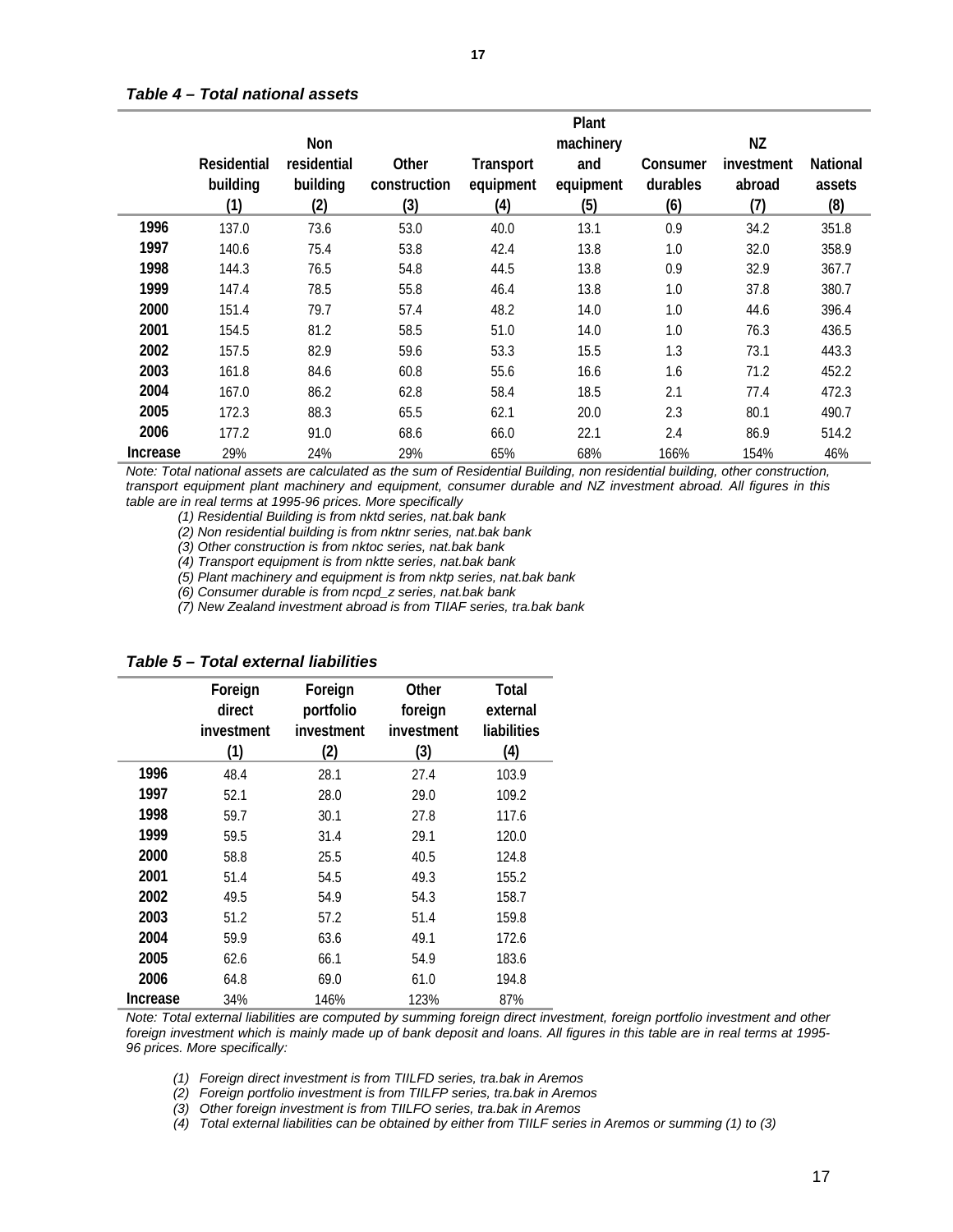The total external liabilities include total foreign investment in New Zealand in form of equity and debt holdings of foreigners. Table 5 shows each component of external liability. Foreign portfolio investment in New Zealand is the fastest growing component among others. It has increased 146 percent from \$28 billion in 1996 to \$69 billion in 2006. Other foreign investment, mainly made up of bank deposits and loans, has been the second fastest growing component. It increased significantly from 1999 to 2000, and grew rapidly from 2004 onward. Compared with those two, foreign direct investment has had the modest growth rate. It has increased 34% from \$48 billion in 1996 to \$65 billion in 2006. The three components together resulted in an increase of 87 percent in total external liabilities, from \$104 billion to \$195 billion.

| Year | <b>Total National Assets</b><br>(1) | <b>Total National Liabilities</b><br>(2) | <b>National Wealth</b><br>$(3)=(1)-(2)$ |
|------|-------------------------------------|------------------------------------------|-----------------------------------------|
| 1996 | 351.8                               | 103.9                                    | 247.8                                   |
| 1997 | 358.9                               | 109.2                                    | 249.7                                   |
| 1998 | 367.7                               | 117.6                                    | 250.1                                   |
| 1999 | 380.7                               | 120.0                                    | 260.8                                   |
| 2000 | 396.4                               | 124.8                                    | 271.6                                   |
| 2001 | 436.5                               | 155.2                                    | 281.3                                   |
| 2002 | 443.3                               | 158.8                                    | 284.5                                   |
| 2003 | 452.2                               | 160.2                                    | 292.4                                   |
| 2004 | 472.3                               | 173.0                                    | 299.7                                   |
| 2005 | 490.7                               | 183.8                                    | 307.1                                   |
| 2006 | 514.2                               | 194.8                                    | 319.3                                   |

*Table 6 –New Zealand: National assets, liabilities and wealth (in \$NZbillion at 1995-96 prices)* 

*Note: For (1) and (2), see Table 5 and 6.* 

Table 6 summarizes the total national assets, total external liabilities and national wealth from 1996 to 2006. The national wealth has been accumulating gradually from 1996 to 2006 at an average annual rate of 2.7 per cent or a total of 30 per cent during the past 10 years. On the other hand, total liabilities grew from \$104 billion to \$195 billion or an annual growth rate of 6.7 per cent. However, the accumulation in national assets exceeded that of external liabilities in absolute terms, such that there was a significant increase in national wealth from 1996 to 2006 (Figure 6). The vertical distance between the total national assets and national wealth denotes for external liabilities (the dotted area). Below, the vertical line area shows the gain in national wealth. There was a significant increase in national wealth during the period despite the increase in external liabilities.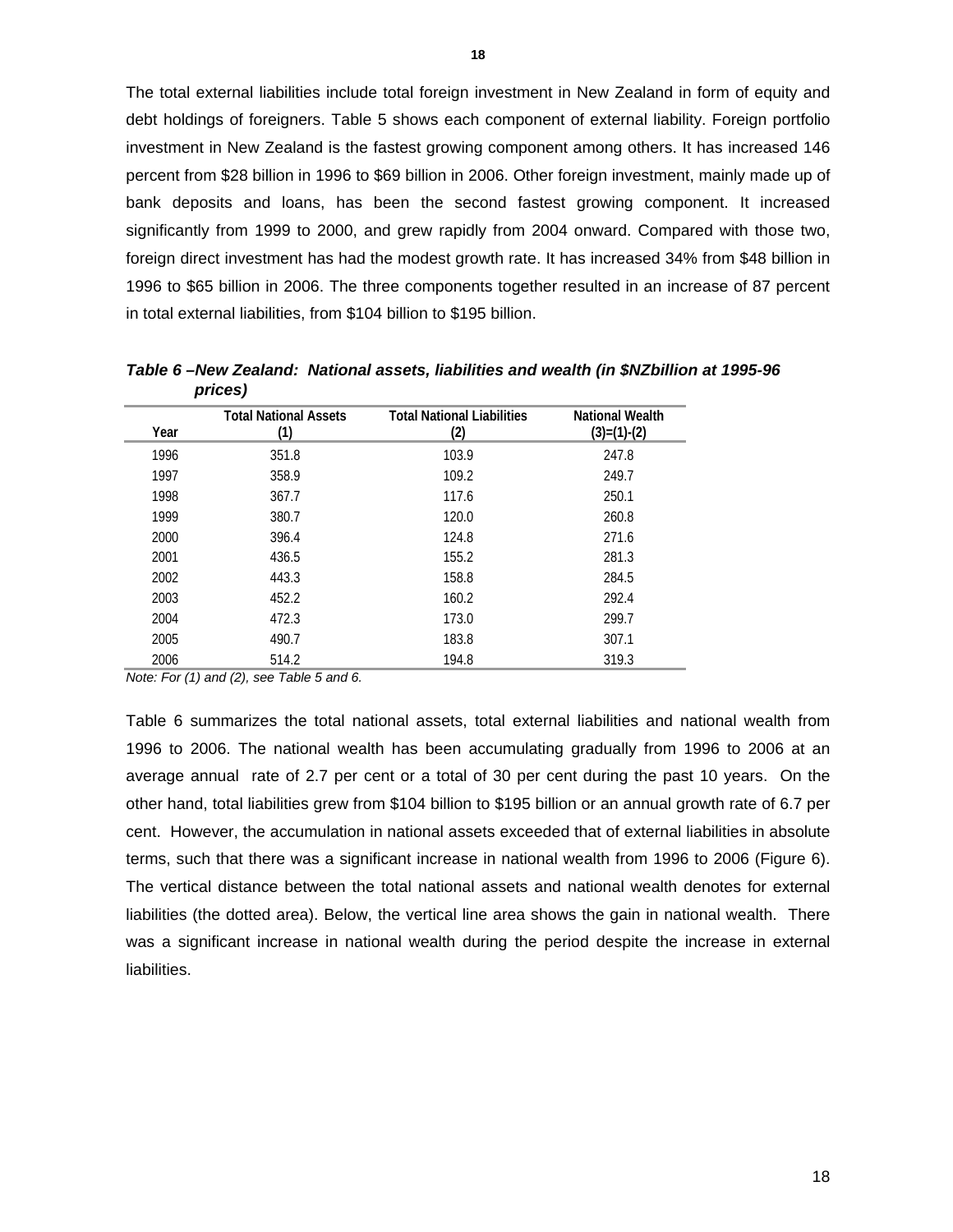

*Figure 6 – Total assets and net wealth: \$NZbillion in 1995-96 constant prices* 

Figure 7 plots the national wealth per worker from 1996 to 2006. A sharp increase in the national wealth per worker occurred in the first half of the period – 1996 to 2001, followed by fluctuations from 2002 to 2006. By 2006 national wealth per worker was again at the 2001 level. The fluctuations from 2002 to 2006 reflect increases in the labour force participation rate. On the other hand, the national wealth per head has increased gradually from 1996 to 2006. The national wealth per worker and per head has increased from \$168,000 and \$70,000 to \$180,000 and \$81,000 respectively. This implies that every New Zealander was \$11,000 "wealthier" in 2006 than in 1996 (or \$14,000 in 2007 prices).





*Source: Statistics New Zealand* 

#### *Figure 8 – National wealth per head: \$NZbillion in 1995-96 constant prices*

*Source: Statistics New Zealand*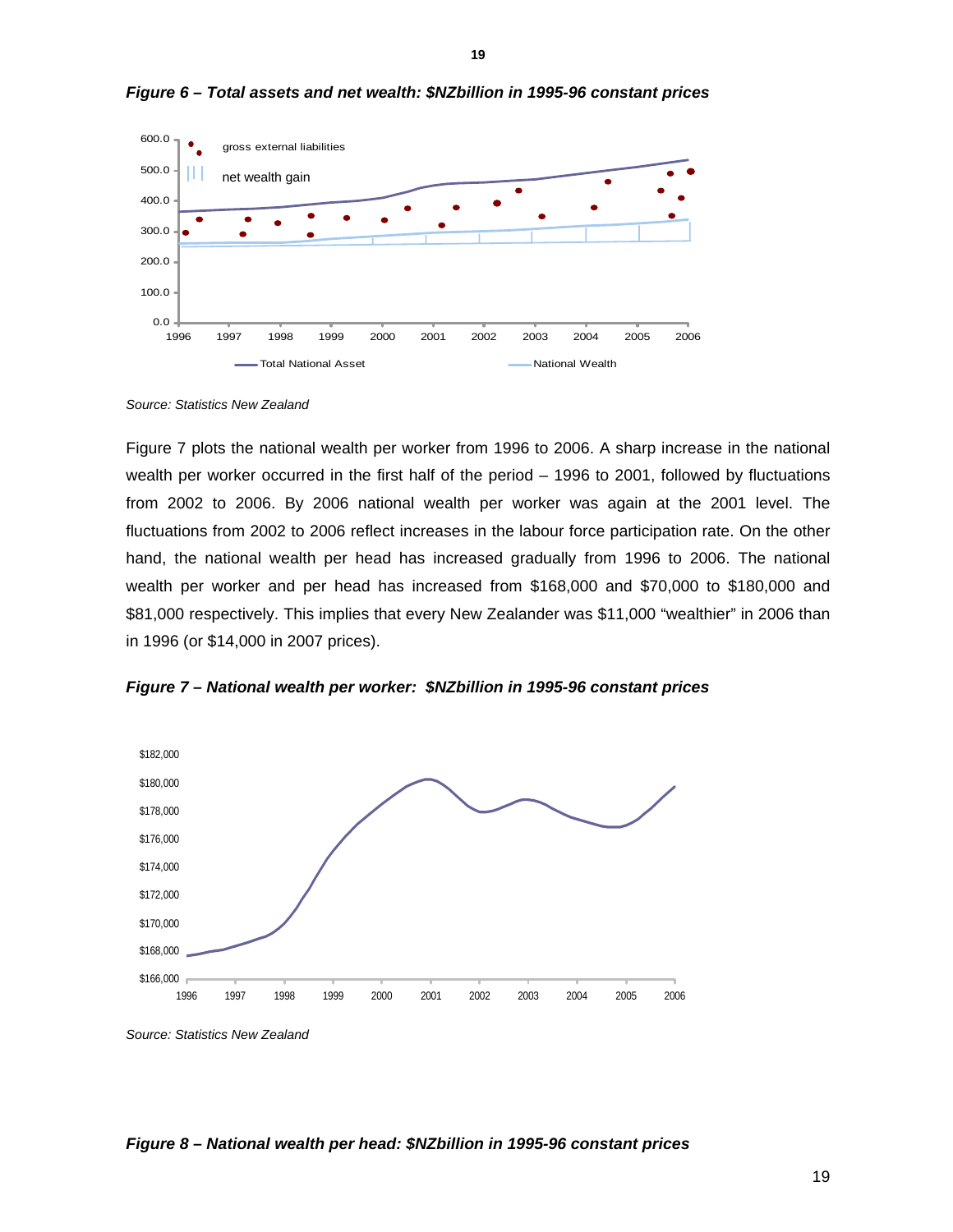

*Source: Statistics New Zealand*

In summary, despite the increase in external liabilities that has followed from New Zealand's use of foreign capital, net wealth has risen over the last decade both in aggregate and per capita.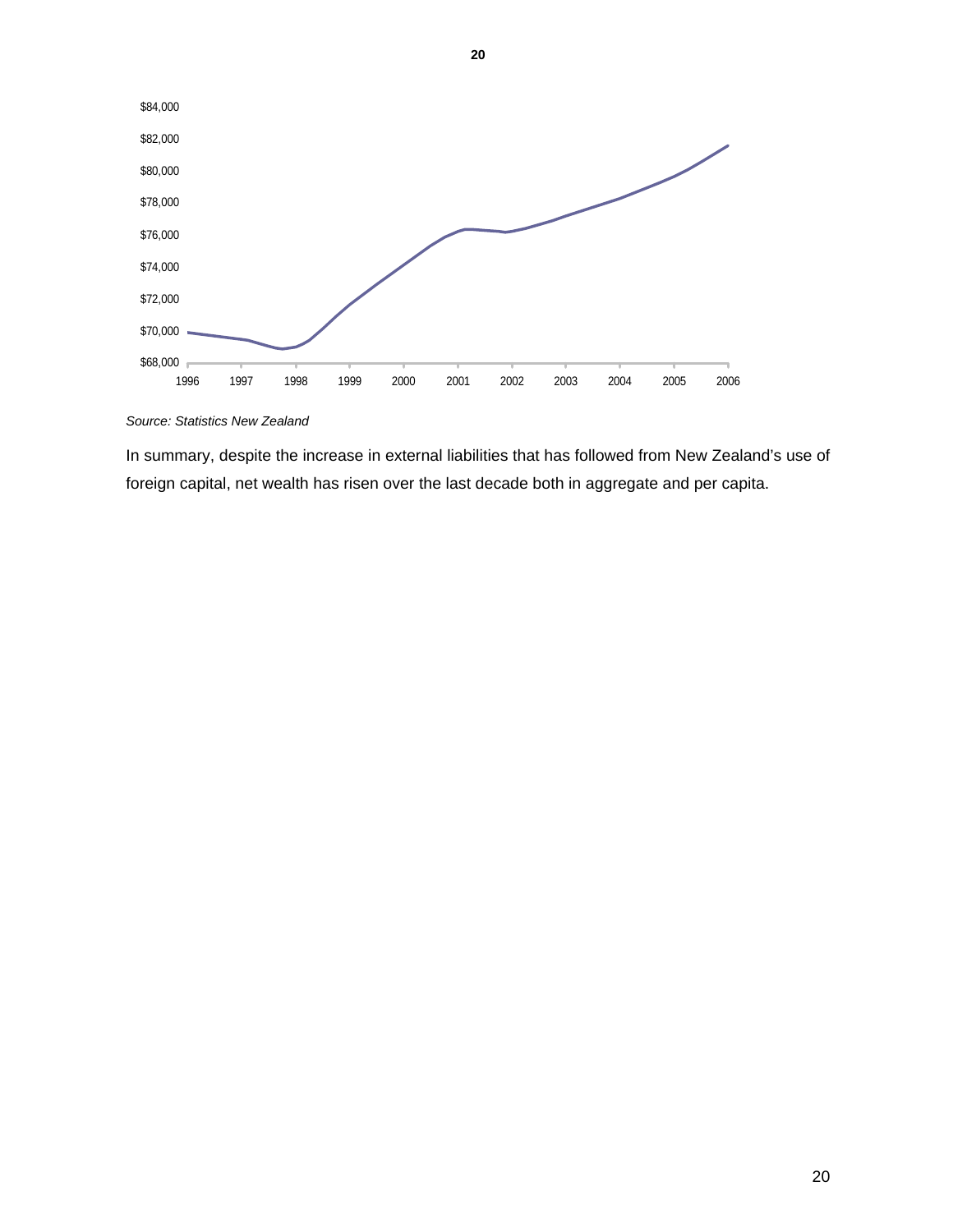### 6 Concluding comments

Periodically, concern is expressed about New Zealand's external account imbalance. However, what is sometimes neglected in this debate is the positive role that foreign capital inflows make to New Zealand's economic development. When foreign funds finance expansion of the domestic capital stock, the rise in external liabilities is matched by an increase in the level of plant, equipment, buildings and dwellings. In turn, this allows for greater production of output, economywide. Extra real capital therefore leads to higher national output per worker and a rise in real incomes.

In this paper we have estimated these national income gains using a growth accounting approach. This yielded average income gains of \$2,600 per worker arising on a cumulative basis from capital inflow over the period 1996 - 2006.

Similarly, from a stock perspective, as long as foreign capital inflow contributes to an enlarged domestic capital stock, the increase in external liabilities is matched by higher fixed assets in the national balance sheet. By constructing a prototypical national balance sheet, we estimate that growth in the value of New Zealand's assets has greatly exceeded the rise in external liabilities to the extent that national wealth per head has risen by \$14,000 in 2007 prices between 1996 and 2006.

The inference that the rise in external liabilities constitutes a macroeconomic problem implies that resident enterprises that have borrowed offshore to finance the acquisition of real assets have been acting imprudently, and have consequently put the economy at risk. Yet, in the case of foreign borrowing, borrowers, lenders and the institutions channelling the funds should normally be expected to assess whether the income stream generated through the use of foreign capital would be sufficient to meet future repayments.

The evidence presented in this paper is that the contribution of foreign capital has indeed been more than sufficient to meet the cost of borrowing. The contribution of this analysis is to dispel any fears that foreign capital may not have made a positive contribution to real national income. Any intervention which might limit the inflow, other things equal would result in New Zealand foregoing the real income gain that accompanies the use of foreign capital.

Unfortunately there are no available data to indicate the destination of foreign investment; this would add a richness to the analysis in future research. Likewise the currency denomination and maturity structure of foreign borrowing would be a valid area for further work, but lay outside the scope of this paper. In addition, our results are "partial" in the sense they do not develop a full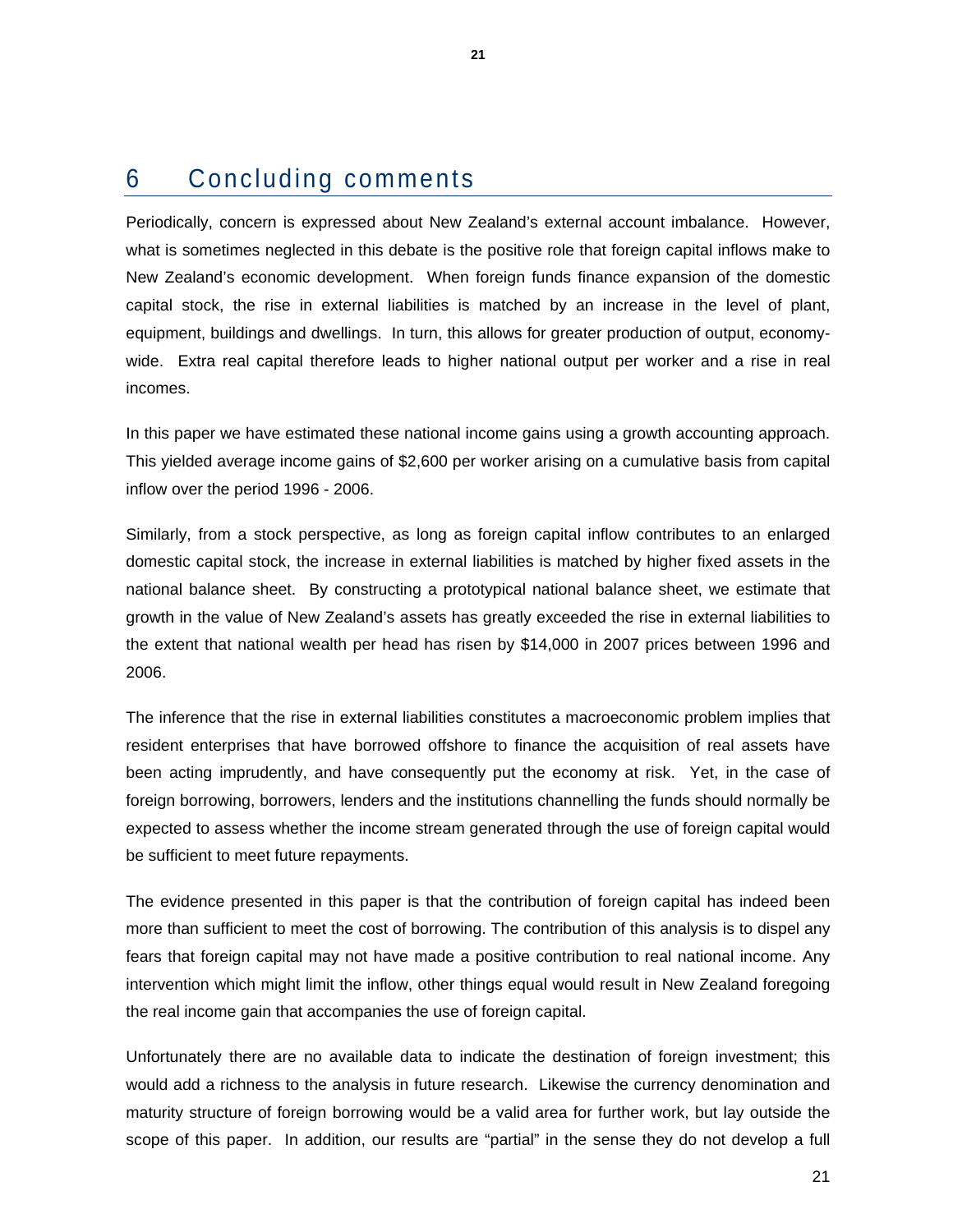counter-factual position in the absence of foreign capital flows. This would be a much larger undertaking requiring a more general equilibrium model for simulation.

We have abstracted from the explicit identification of the contribution of human capital to economic growth in order to focus on the contribution of foreign and domestic capital. The impact of investment in human capital would be incorporated in the contribution of productivity growth.

The evidence we present meets the necessary condition for long run sustainability; ie that the additional income generated is more than sufficient to meet the higher debt servicing obligations incurred by the use of foreign savings. However, this does not necessarily constitute sufficient grounds to take a benign position with respect to the *level* of the foreign debt. Whether the stock of accumulated debt represents a potential problem for the stable evolution of the economy is a different question. Furthermore, these results carry no inference about whether the national savings rate is optimal or not. While recognising the real concerns that might arise from holding an "excessive" level of foreign debt, this paper has focused on the contribution of borrowing. Here the evidence is encouraging.

**22**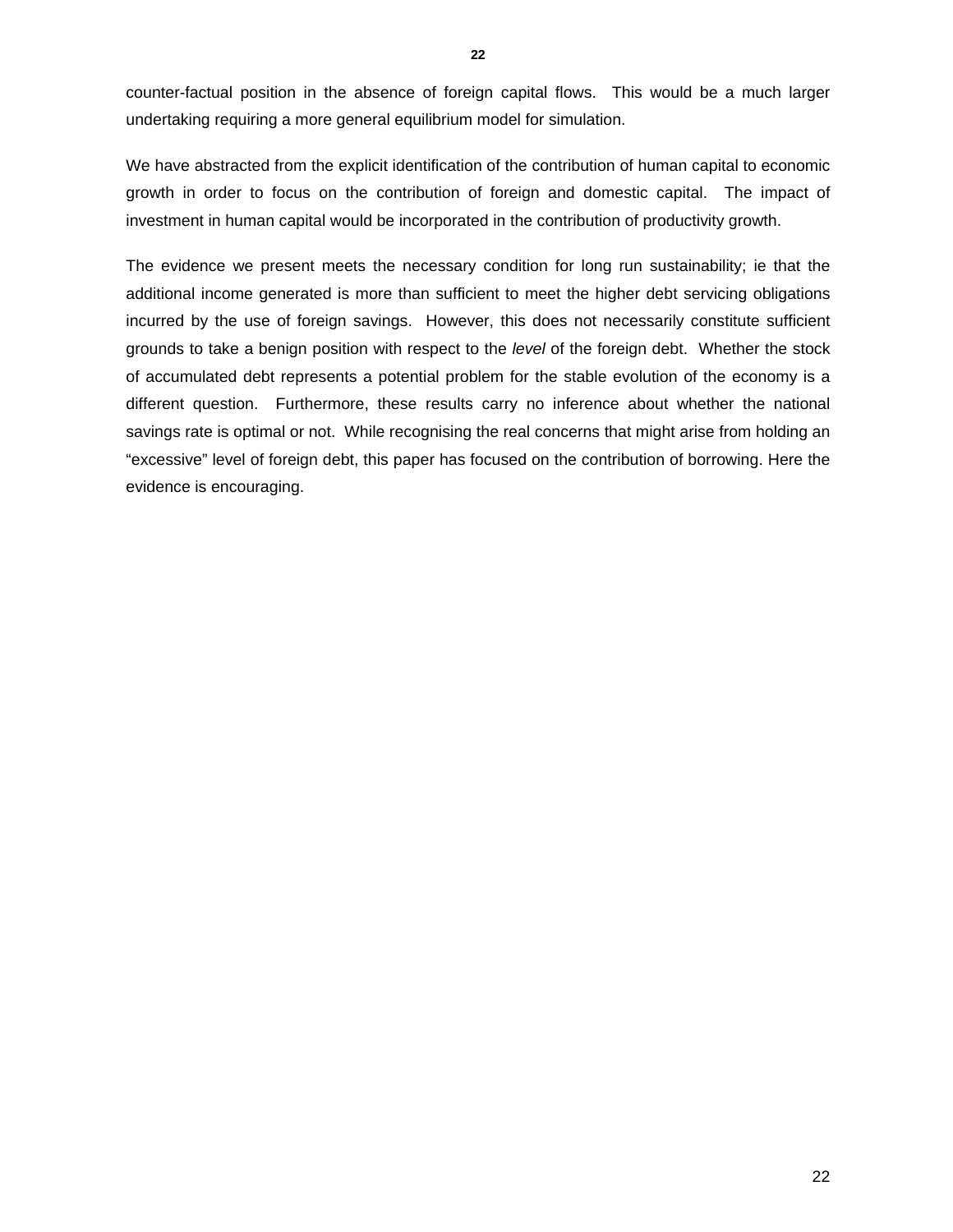- Bailliu, J. (2000) "Private Capital Flows, Financial Development and Economic Growth in Developing Countries" Bank of Canada Working Paper 2000-15, Bank of Canada, Ottawa.
- Beck, T., Levine, R. and Loayza, N. (2000) "Finance and the Sources of Growth"*, Journal of Financial Economics*, 58(3), 261-300.
- Bollard, A. (2005) " Imbalances in the New Zealand Economy". An address to New Zealand Credit and Finance, Rotorua, 14 October. Reserve Bank of New Zealand. http://www.rbnz.govt.nz/speeches/2111459.html
- Carkovic, M. and Levine, R. (2005) "Does Foreign Direct Investment Accelerate Economic Growth?" in T. Moran, E. Graham and M. Blomstrom (eds) *Does Foreign Investment Promote Development?* Institute for International Economics, Washington.
- Chandra, A. (2005) "The Influence of Capital Controls on Long Run Growth: Where and How Much?" *Journal of Development Economics*, 77, 441-466.
- Cline, W. (2007) "Discussion of Edwards" Wellington, "Macroeconomic Policy Forum" by New Zealand Treasury and Reserve Bank.
- Edison H., Levine, R. Ricci, L and Slok, T. (2002) "International Financial Integration and Economic Growth" *Journal of International Money and Finance*, 21 (6), 749-776.
- Edwards, S. (2007) "External Imbalances in New Zealand" in R.A.Buckle and A.Drew (eds) *Testing stabilisation policy limits in a small open economy: proceedings from a macroeconomic policy forum:* 149-188*.* New Zealand Treasury and Reserve Bank
- Feldstein, M. and Horioka, C. (1980) "Domestic Saving and International Capital Flows" *Economic Journal*, 90 (2), 314-29.
- Fischer, S. (2003) "Financial Crises and Reform of the International Financial System" *Weltwirtschaftliches Archiv*, 139(1), 1-37.
- Frenkel, J., & Razin, A. (1987) *Fiscal Policies and the World Economy,* Cambridge, Massachusetts: MIT Press.
- Grubel, H.G. (1987) 'Foreign Investment', in J. Eatwell, M. Milgate and P. Newman (eds) *The New Palgrave Dictionary of Economics*, vol. 2, Macmillan, London, 403-6.
- Haveman, J. Lei, V. and Netz, J. (2001) "International Integration and Growth: A Survey and Empirical Investigation" *Review of Development Economics*, 5 (2), 289-311.
- Hawkesby, C., C. Smith and C. Tether (2000) "New Zealand's currency risk premium." Reserve Bank of New Zealand Bulletin. 63(3):30-44.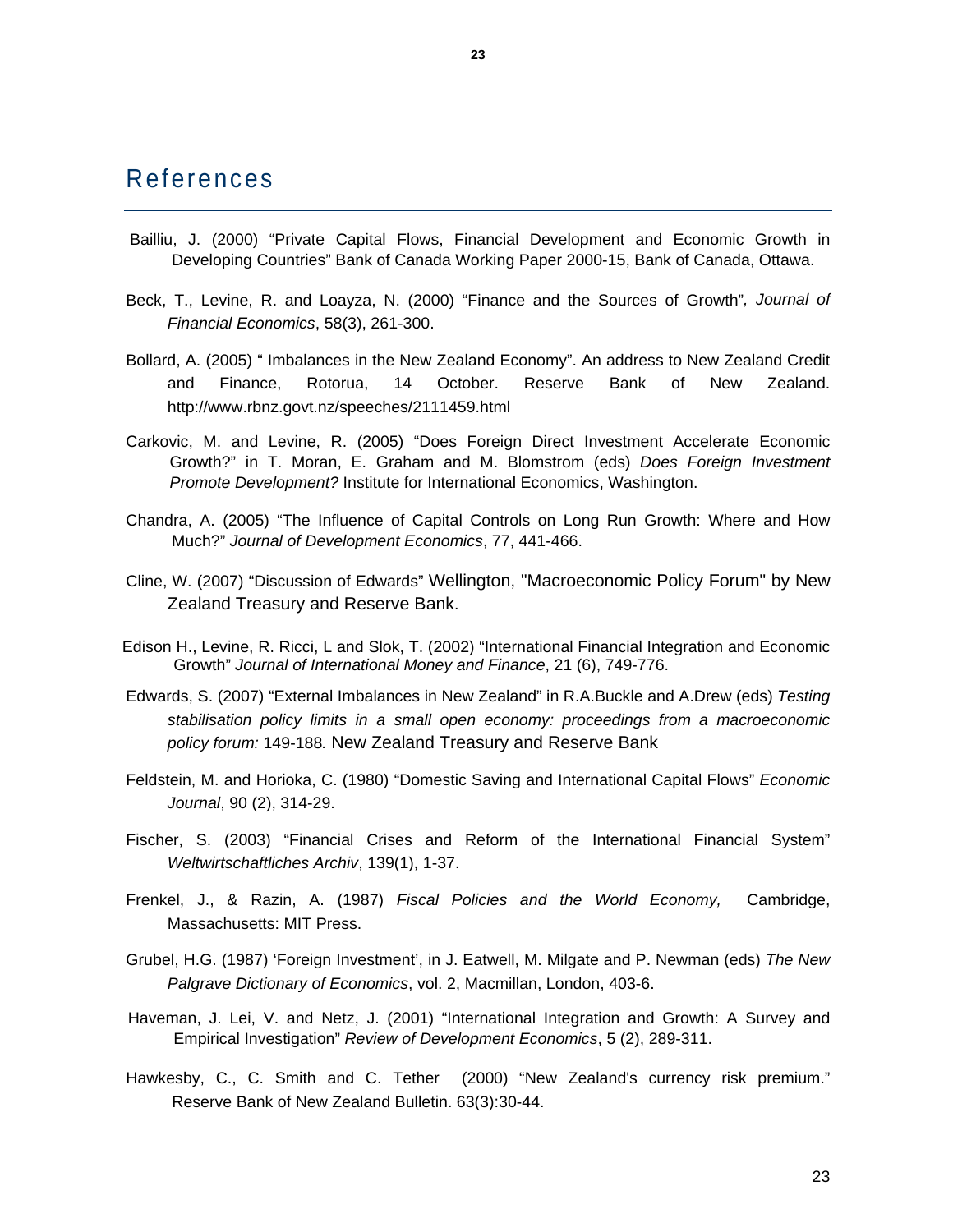- International Monetary Fund (2005) *World Economic Outlook*, International Monetary Fund, Washington.
- International Monetary Fund, *International Financial Statistics*, International Monetary Fund, Washington.
- Kim, K. V.B.Hall and R.A.Buckle (2001) "New Zealand's Current Account Deficit: Analysis Based on the Intertemporal Optimisation Approach". Working Paper 01/02, New Zealand Treasury
- Kim, K. V.B.Hall and R.A.Buckle (2006) " Consumption Smoothing in a Small, Cyclically Volatile Open Economy: Evidence from New Zealand".*Journal of International Money and Finance* 25(8):1277-1295
- King, R. and Levine, R. (1993) "Finance and Growth: Schumpeter Might Be Right" *Quarterly Journal of Economics*, 108: 717-737
- Klein, M. and Olivei, P. (2005) "Capital Account Liberalisation, Institutional Quality and Economic Growth: Theory and Evidence" NBER Working Paper 1112, NBER Massachusetts.
- MacDougall, G. (1960) "The Benefits and Costs of Private Investment from Abroad" *The Economic Record,* Special Issue, May.
- Makin, A. J. (1993). "Capital market integration and national wealth". *The Australian Economic Review* (2nd Quarter):61–70.
- Makin, A.J. (2003) *Global Finance and the Macroeconomy*, Palgrave Macmillan UK.
- Makin, A.J. (2004) "The Current Account, Fiscal Policy and Medium-run Income Determination". *Contemporary Economic Policy* 22(3): 309-317.
- Makin, A.J. (2005) "Feasible Limits for External Deficits and Debt". *Global Economy Journal* 5(1):1- 13.
- Makin, A.J. (2006) "Has Foreign Capital Made Us Richer?" *Agenda* 13(2), 225-237.
- Mann, C. (2002)"Perspectives on the US Current Account Deficit and Sustainability" *Journal of Economic Perspectives* 16 (3), 131-152.
- Mercereau, B. and Jacques Miniane (2004) "Challenging the Empirical Evidence from Present Value Models of the Current Account" Working Paper WP/04/106 International Monetary Fund. http://www.imf.org/external/pubs/ft/wp/2004/wp04106.pdf
- Mundell, R. (1963), "Capital Mobility and Stabilization Policy Under Fixed and Flexible Exchange Rates", *Canadian Journal of Economics and Political Science*, 29, 475-85.
- Munro, A. and R.Sethi (2006) "The Present Value Model and New Zealand's Current Account." Discussion Paper DP2006/09. Reserve Bank of New Zealand
- Munro, A. and R.Sethi (2007) "Understanding the New Zealand Current Account: A Structural Approach." Discussion Paper DP2007/10. Reserve Bank of New Zealand.
- Obstfeld, M. & Rogoff, K. (1996), *Foundations of International Macroeconomics,* Cambridge: MIT Press.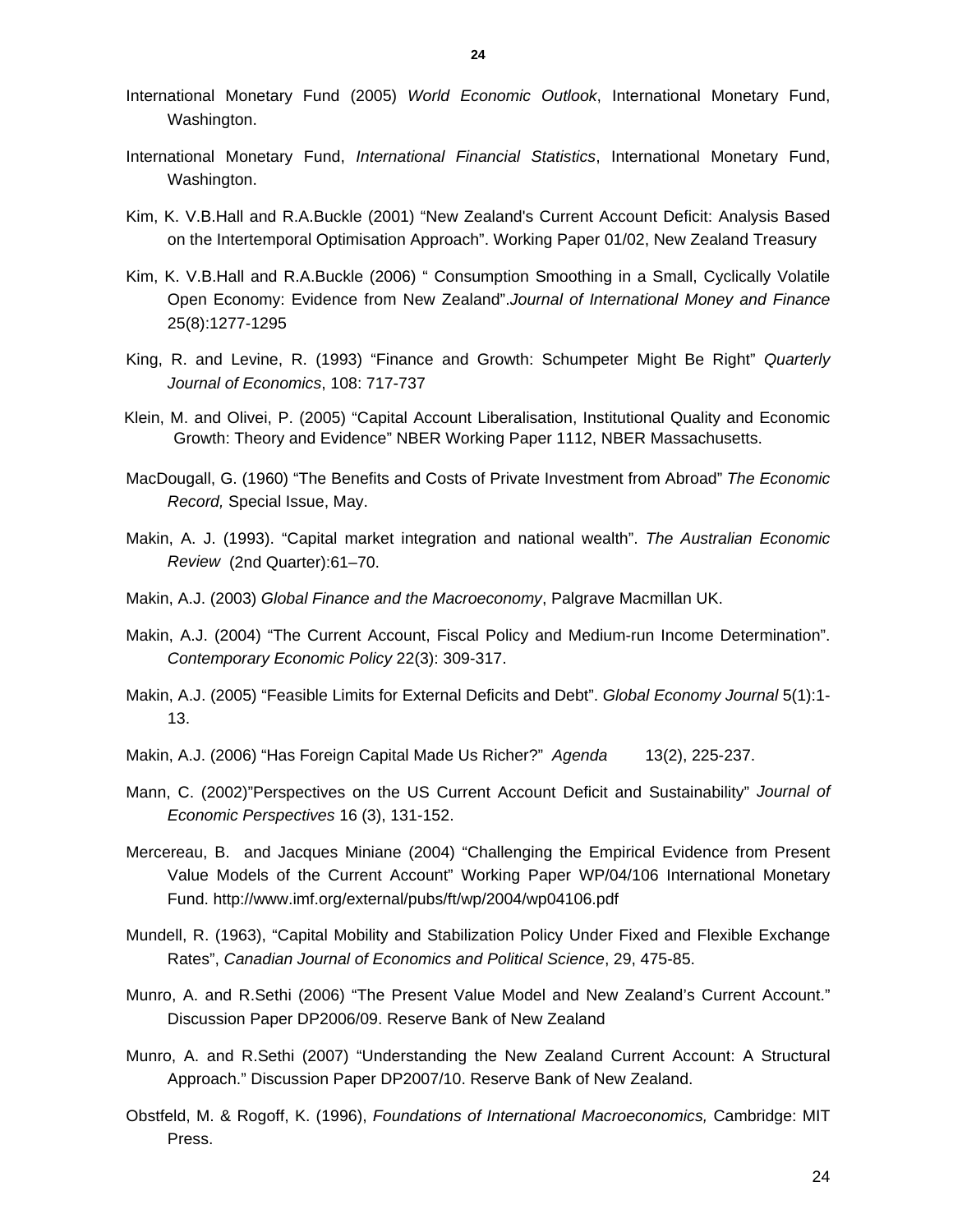- Obstfeld, M. and Rogoff, K. (2005) "The Unsustainable U.S. Current Account Position Revisited", NBER Working Paper No. 10869.
- Phillips, P. and Hansen, B. (1990) "Statistical Inference in Instrumental Variable Regression with I(1) Processes" *Review of Economic Studies*, 57, 99-125.
- Reserve Bank of New Zealand (2007) Financial Stability Report, November. http://www.rbnz.govt.nz/finstab/fsreport/3162330.pdf
- Rodrik, D. (1998) "Who Needs Capital Account Convertibility?" *Essays in International Finance*  207, Princeton University Press, Princeton NJ.
- Sachs, J. (1981) "The Current Account and Macroeconomic Adjustment in the 1970's". *Brookings Papers on Economics Activity, 1: 201-282*
- Sachs, J. (1982) "The Current Account in the Macroeconomic Adjustment Process", *Scandinavian Journal of Economics*, 84, 147-59.
- Skilling, D. (2005) "Home is Where the Money Is: The Economic Importance of Saving" New Zealand Institute, Discussion Paper 2005/1, February.
- Solow, R. (1956) "A Contribution to the Theory of Economic Growth", *Quarterly Journal of Economics*, 70, 65-94.
- Solow, R. (1957) "Technical Change and the Aggregate Production Function" *Review of Economics and Statistics*, 39 (August), 312-320.
- Wilkinson, B. and Trinh Le (2008) "Is Poor Household Saving the Cause of New Zealand's High Current Account Deficit?". Working Paper 2008/01, New Zealand Institute of Economic Research, January.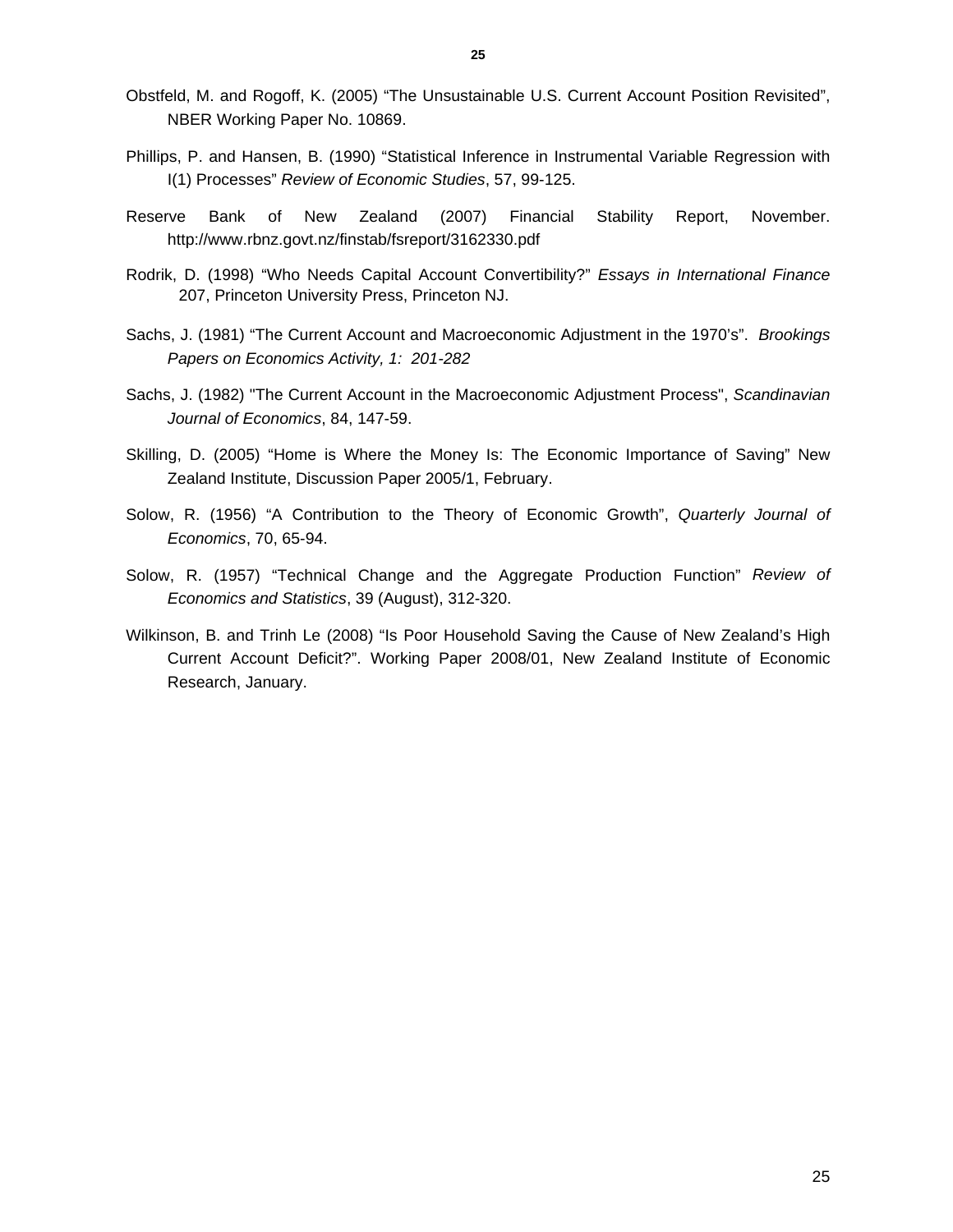### Appendix

#### **Domestic and Foreign Sources of Growth in National Income**

International macroeconomic accounting dictates that an economy's current account deficit, or its use of foreign saving through net capital inflow or foreign investment, equals its investment- saving gap ( $CAD = S^* = I - S$ ). Hence, increases in the domestic real capital stock are partly financed by domestic saving and partly by foreign saving ( $\Delta K = I = S + S^*$ ).

Accordingly, a macroeconomic production function may be specified following Makin (2006) as

$$
Y = f(A, K^d, K^*, L) \tag{1a}
$$

where  $K^d$  is that part of the total domestic capital stock that has been funded by domestic saving and  $K^*$  is that part of the total domestic capital stock has been foreign-financed.

By totally differentiating this open economy production function, the sources of increased gross domestic product in the short run are shown to be

$$
dY = f_A dA + f_K dK + f_{K^*} dK^* + f_L dL \tag{2a}
$$

where  $f_i$  denotes the derivative of *Y* for  $i = A, K^d, K^*, L$ .

For economies that are net borrowers, national output and national disposable income diverge to the extent of net income paid abroad. Hence,

$$
Y_n = Y - r^* K^* \tag{3a}
$$

where  $Y_n$  is national disposable income and  $r^*$  is the effective servicing cost of foreign capital (inclusive of dividends) on external liabilities.

So,